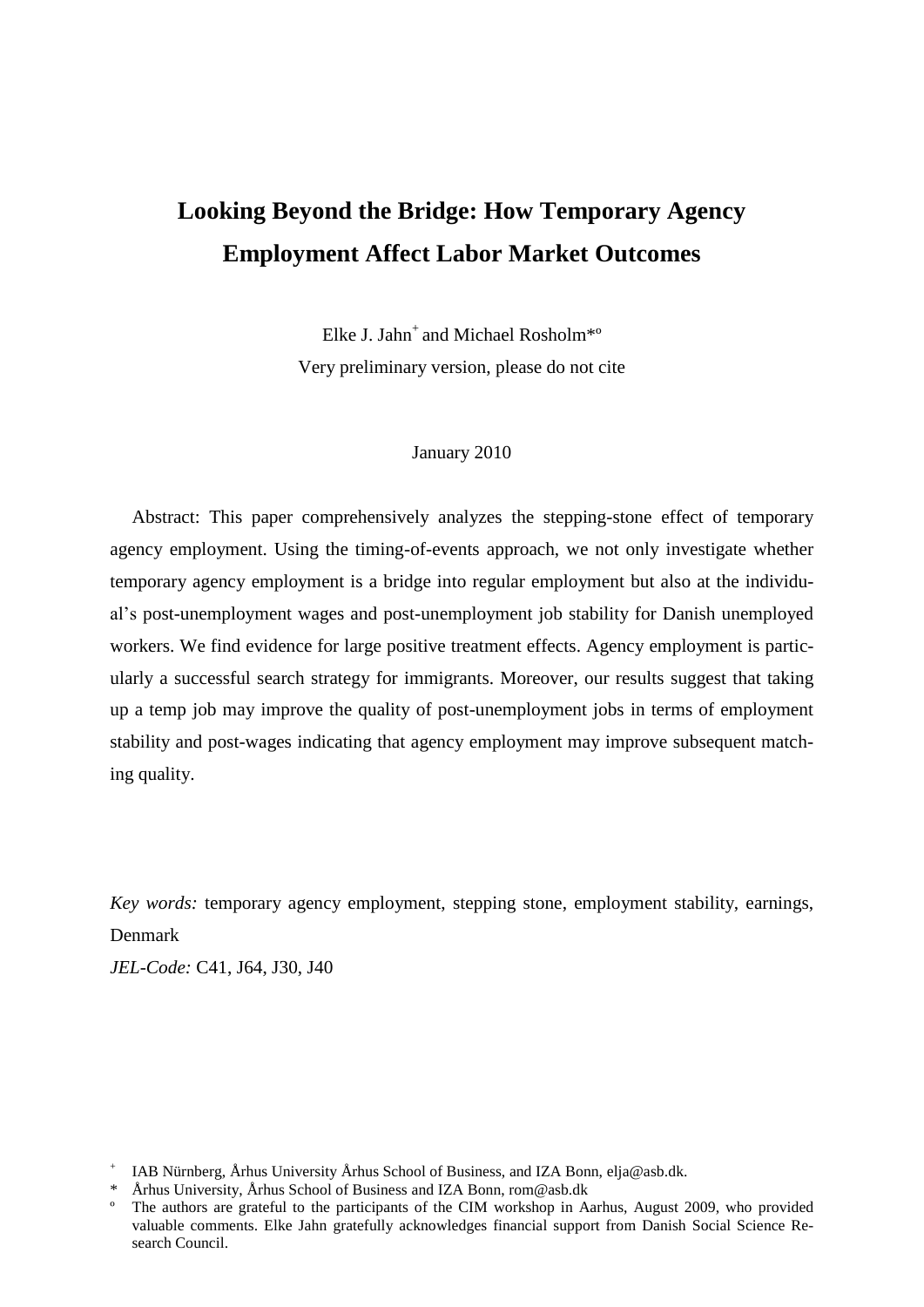## **1. Introduction**

1

During the past decade, temporary agency employment increased in most European countries, employing about 2 percent of the EU working population in 2007 (CIETT 2009). Until recently, however, Denmark has been an exception from this rule as the temporary help service sector did not play any role. This has changed fundamentally. Although the temporary help sector is still small compared to the European average, it is far from being a negligible source of labor turnover and net employment growth today. In the past five years, the sector has increased almost fourfold, accounting for 1.7 percent of the total workforce in 2007 (Windelin and Hansen 2007). This marked increase comes as something of a surprise since the Danish labor market is rather flexible and hardly any employment protection exists. Moreover, until late 2008 the Danish unemployment rate has been low and the labor market has been considered to be tight. As temporary agency jobs in Denmark usually provide less social benefits than other jobs do, one would surmise that workers had no incentive to take up an agency job, such that the labor supply side may have rationed the market for temporary help services. However, the rapid growth of this sector may be a result of the tightening activation policies of the Danish public employment service. Pedersen *et al.* (2003) and Oxford Research (2003) present evidence that increasingly unemployed search and accept agency jobs in order to find regular jobs.

As in other European countries, there are concerns in Denmark whether agency workers are trapped in poor quality jobs or whether temporary agency work might be a bridge into regular jobs for individuals otherwise at risk of marginalization. Up until today, hardly any research on temporary agency employment in Denmark exists. It is the aim of this paper to fill this gap. Our study contributes to the literature in several ways: First, the paper looks comprehensively on the stepping stone effect of undertaking temporary agency employment during periods of unemployment in Denmark for the period 1997-2006. Second, to the best of our knowledge it is the first study employing the timing-of-events approach developed by Abbring & Van den Berg (2003) to model the lock-in effect and causal effect of taking a temporary agency job during unemployment.<sup>1</sup> Third, we estimate heterogenous effects for subgroups of unemployed workers. Finally, we are interested not only on the causal effect of the job finding rate for regular jobs, but also on the post-unemployment job and employment duration and on post-unemployment wages.

<sup>1</sup> Although De Graaf-Zijl & Van den Berg (2010) investigated within this framework whether temporary employment is a stepping stone into regular employment for the Netherlands. Gagliarducci (2005) did the same for Italy and Göbel & Verhofstadt (2008) for German school leavers. However neither of these studies could distinguish between temporary agency employment and direct-hire temporary employment.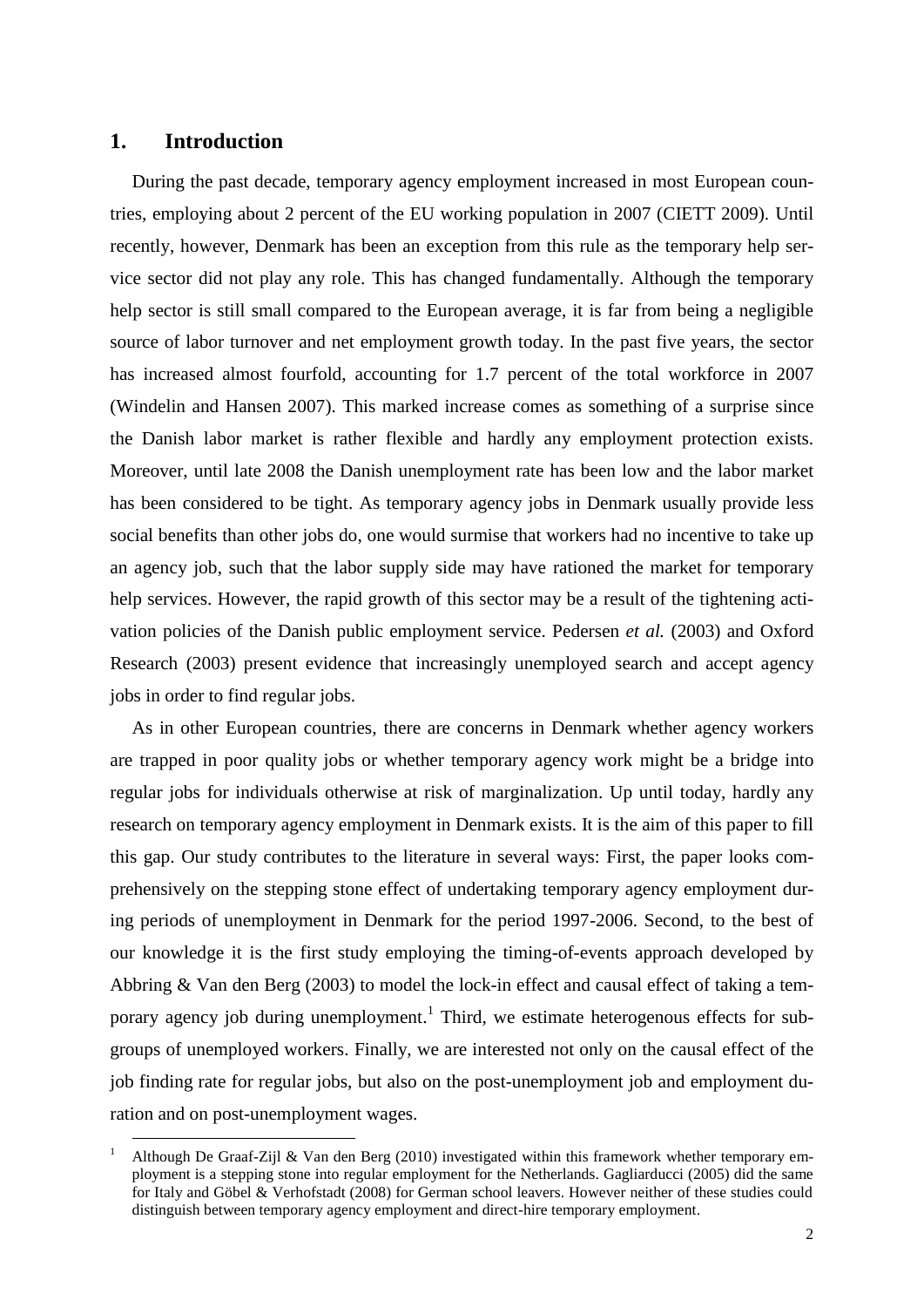The paper finds no evidence for a lock-in effect and a high positive treatment effect. Agency employment is particularly a successful search strategy for immigrants. In addition, it may also be a means to improve the quality of post-unemployment jobs, indicating that temporary agency employment may improve subsequent matching quality.

The results of this paper may be also of political interest as temporary agency employment has features of an active labor market program (ALMP). The US has already been experimenting with such instruments. While several researchers have advocated greater use of temporary agency firms in job placement programs (Lane *et al.* 2003, Andersson *et al.* 2009), the study by Autor & Houseman (2005) argues that such a policy prescription may be premature. Our results may be taken as an indication, that temporary agency employment could be a successful ALMP if targeted at the right treatment groups. Moreover, as Denmark is spending considerable resources on ALMP, using agency employment would offer considerable scope for cost savings since actively involving temporary work agencies into the placement strategy of the public employment service comes nearly without costs.

The paper is organized as follows: A short review of the related empirical literature and some theoretically arguments will be provided in the next Section. Section 3 highlightes briefly some relevant facts about the temporary agency employment market in Denmark. Section 4 is devoted to the estimation strategy. Section 5 introduces the data set and provides some main descriptive statistics. Section 6 presents the results and, finally, Section 7 concludes.

## **2. Literature**

The theoretical impact of agency employment on the employment outcomes of temporary agency workers (temps) is not clear *a priori.* Because temporary help agencies face lower hiring and firing costs than conventional direct-hire employers do, they may choose to hire individuals, who would otherwise have difficulties finding stable employment. By this means, jobseekers can overcome negative stigma effects due to a longer period of unemployment (e.g. Autor & Houseman 2002, Jahn 2010a, Katz & Krueger 1999). Moreover, temporary assignments to client firms may not only increase workers' human capital but may also be a means to developing labor market contacts that lead to stable employment (e.g. Houseman *et al.* 2003, Jahn & Ochel 2007). If so, temporary help agencies may reduce the time spent searching for a new job, facilitate rapid entry into regular employment and may improve the quality of the subsequent job. This holds the more if client firms use temporary help assignments as a screening device.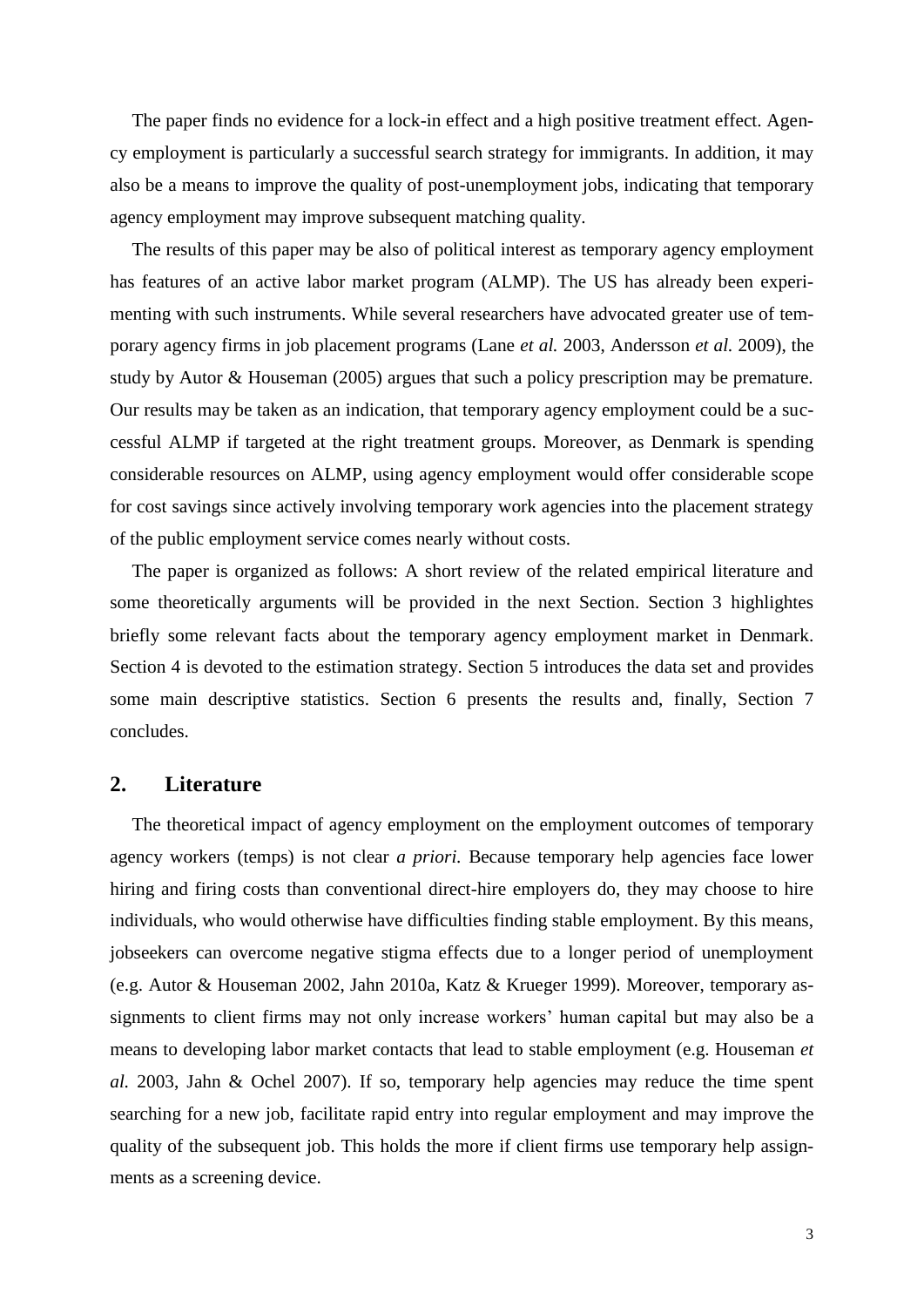In contrast to this view, it may be argued that human capital effects cannot be strong due to the fact that temporary work agencies offer primarily low-skilled jobs of short duration that are often below the qualification of the worker (Segal  $&$  Sullivan 1997). These jobs may even be dead-ends, since firms may not plan to fill these jobs permanently limiting the future prospects of the temp workers (Heinrich *et al.* 2005). Consequently, temporary agency work might not provide significant possibilities to develop productive job search networks. They may even crowd out direct job search, which may inhibit longer-term labor advancement. Which hypothesis holds is therefore an open empirical question.

As a result, a growing literature attempts to identify the effects of agency employment on subsequent labor market outcomes. However, the empirical evidence is contradictive as well. No evidence for a springboard into regular employment can be found in Germany (Kvasnicka 2009), and Spain (Amuedo-Dorantes *et al*. 2008). Malo & Muñoz-Bullón (2008) show that temporary agency employment may only work for married women and García-Pérez & Muñoz-Bullón (2005) that temp employment works only for short-term unemployed young workers in Spain. In Italy the effect on labor market outcomes depend on the region investigated (Ichino *et al.* 2008). In general, it seems that rigid European labor market institutions do not support the successful transition into permanent jobs via agency work. The American evidence is somewhat more promising. As a consequence of the different institutional background most studies concentrate on earnings and employment stability of low wage earners or recipients of some kind of income subsidies entering the temporary help service sector.<sup>2</sup> Overall, most studies suggest that temporary agency employment does not have any long-run negative effect on the outcome of temp workers.

To identify the causal effects of agency employment on the likelihood attaining a permanent job the vast majority of the studies use variants of the conditional independence assumption (CIA) to identify the causal effects of agency employment on the likelihood attaining a permanent job, and concerns remain about selection on variables that are unobservable (Autor 2009). At least since the study by Autor & Houseman (2005) the debate on whether the CIA may be violated has been intensified. Using a quasi-experimental setting they show that moving participants into temporary help jobs increases their short-term earnings. However, these effects are offset by lower earnings, less frequent employment, and higher welfare recidivism over the next two years. Our study contributes to this debate as we employ the timing-of-events approach developed by Abbring & Van den Berg (2003) to model the causal effect of temporary agency employment on various labor market outcomes. The

<u>.</u>

<sup>2</sup> E.g. Lane et al. (2003), Andersson *et al.* (2005, 2009), Hamermesh & Heinrich (2008) and Heinrich *et al.* (2009).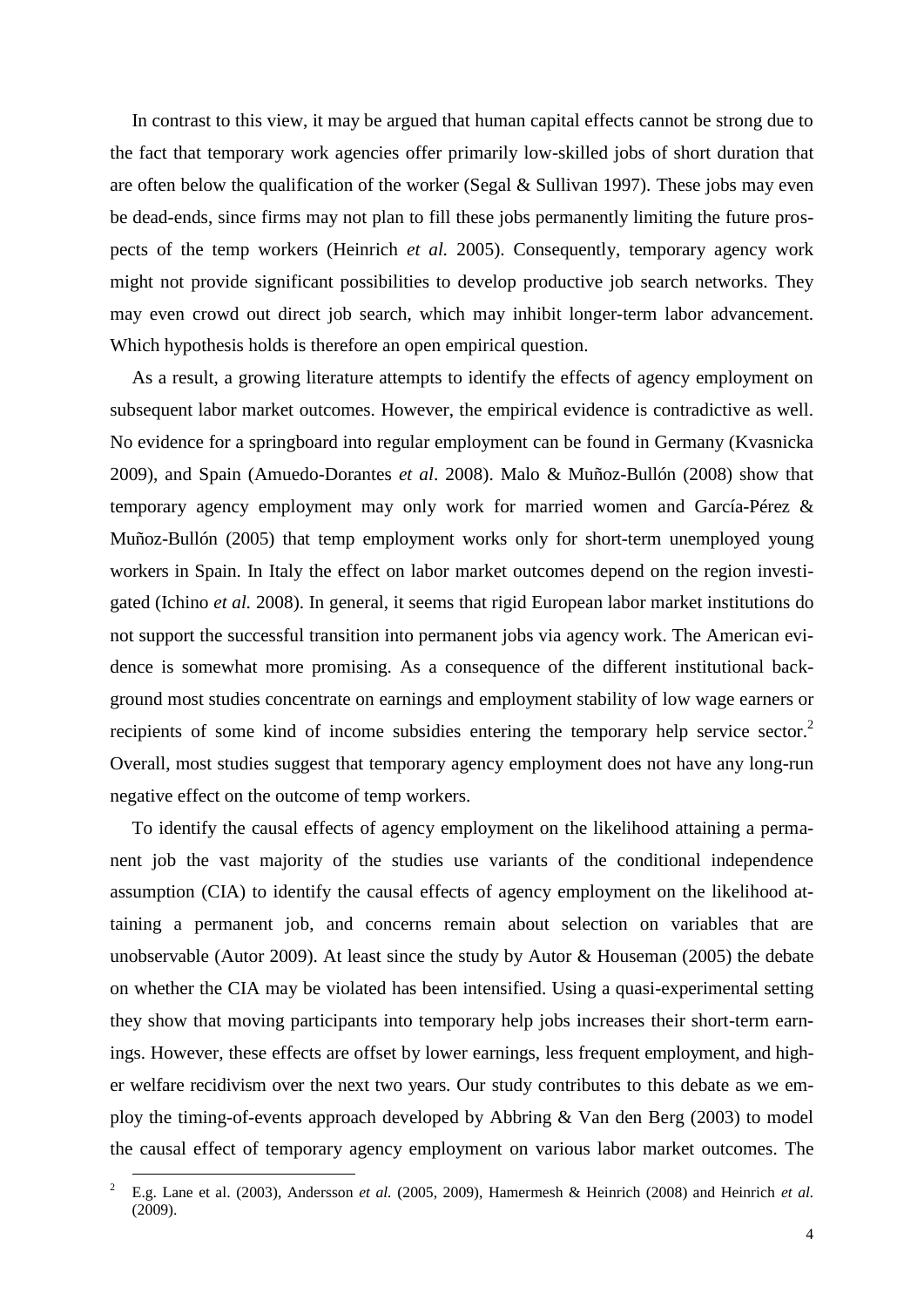advantage of this approach is that it exploits the random variation in the timing of the treatment to separate the time-varying treatment effects from the assumed time-invariant unobserved variables affecting both, selection into temporary agency employment and transition into regular employment.

## **3. Temporary Agency Employment in Denmark**

Until 1990, the Danish temporary help sector was comprehensively regulated. Since 1990, more or less all regulations concerning establishing and running a temporary work agency were abandoned. Consequently, there is free market access for agencies except for agencies assigning workers to the health care or transportation sector. In these cases agencies need an authorization to operate and are required to employ staff with a medical background or an education in transport.

As a substitute for the regulation by law, collective bargaining at the sectoral, agency, and user-firm level plays an important role.<sup>3</sup> About 80 percent of the temp workers are members of unemployment insurance funds which are operated by unions. Generally, standard labor law applies for employing an agency worker. Nevertheless, agency workers who are less than six to nine month employed at the same job are not covered by the Act on the legal relationship between employer and employee (Funtionærloven) and are usually not eligible for employment benefits as maternity benefits, payment on holidays, children"s first sickness days and sickness pay pension and a right to at least one month's notice of termination, which may adversely affect agency workers on shorter assignments.

Until recently, temporary agency work only played a minor role in Denmark. Temporary agency workers were mainly used to accommodate the size of the workforce to fluctuations in product demand and to replace permanent staff being on leave or called in sick. On the labor supply side, lack of employment and income security, frequent change of working conditions and the tight Danish labor market are among the reasons why most workers do not consider agency jobs as attractive when there is an alternative job offer at hand.

This has changed dramatically. Since 1997, temporary agency work has experienced an impressive growth. The share of temporary agency workers (fulltime equivalent) increased more than five-fold, from 0.2 percent in 1997 to 1.1 percent in 2007. This may be only the bottom line. If the share of temp workers is calculated as the number of persons accepting a temp job, it totalled up to 1.7 percent of the workforce in 2007 (Windelin and Hansen 2007).

<u>.</u>

<sup>&</sup>lt;sup>3</sup> A comprehensive and detailed description about the system of collective bargaining in the Danish temporary help service sector can be found in Arrowsmith (2008).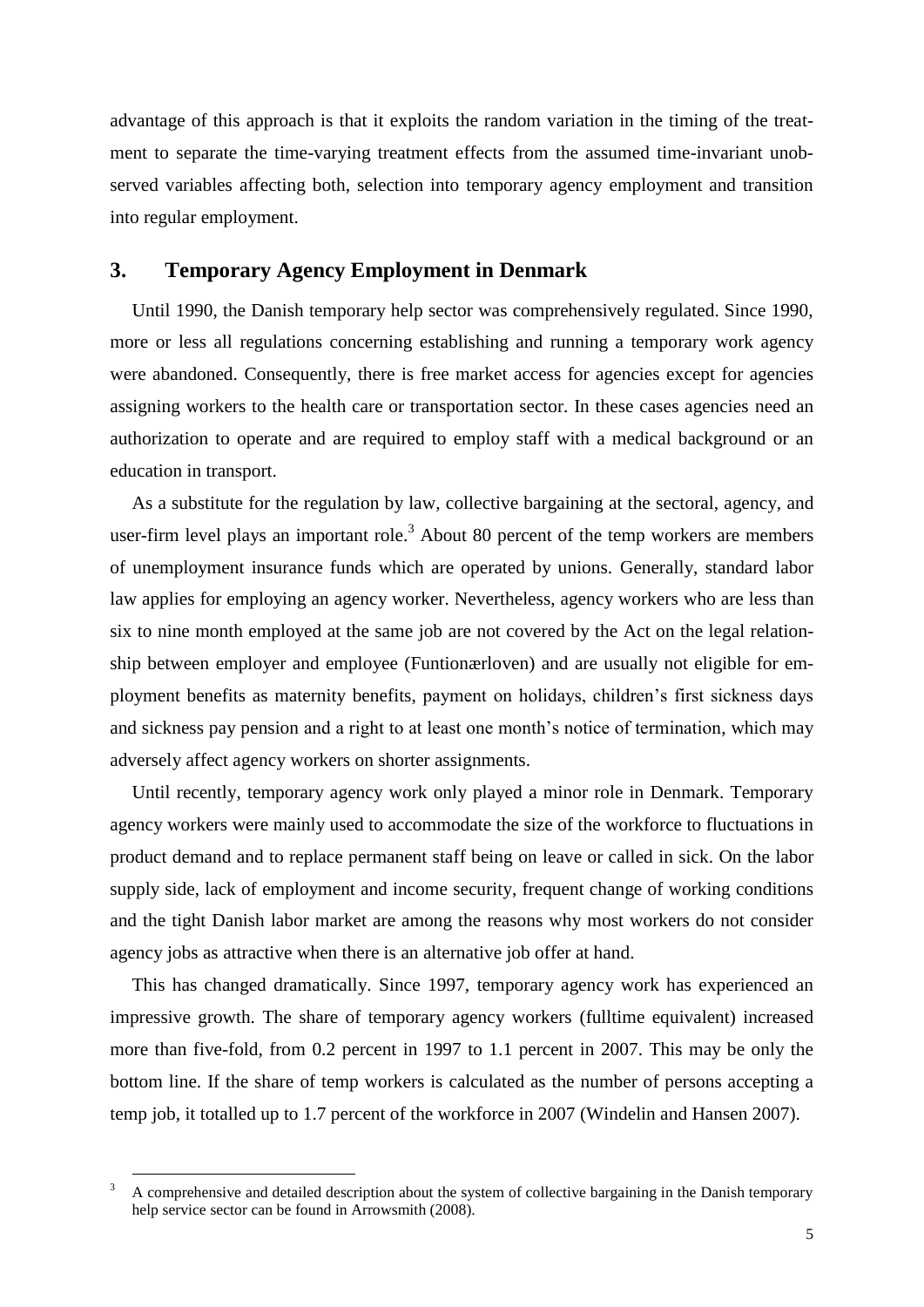Despite the fact, that large agencies dominate the temporary help service market, the number of registered agencies increased considerably, from 305 in 2005 to 623 by 2007 (Mølgaard and Hansen 2008). Until recently the turnover from assignments to the health care sector dominated the industry. Since 2002, the demand for temps in the manufacturing, construction and the transport sector dominates (Kudsk-Iversen & Andersen 2007). These industries have now surpassed the health sector which has been traditionally the biggest user of temporary agency workers. In 2007 assignments to the health care sector contributed to 32 percent of the total turnover of the industry, the turnover from assignment of industrial workers contributed to 35 percent and from workers to the transport sector 10 percent of the total turnover (Statistics Denmark 2009). As agency jobs have moved into blue-collar occupations, the temporary help industry has become an increasingly important employer of less-skilled workers.

There are several reasons responsible for the spectacular growth of the Danish temporary help service sector: First, the deregulation of temporary agency employment in 1990 may have increased incentives to enter into the market. Second, the temporary help service sector may serve as a stepping stone into the Danish labor market not only for the unemployed but also for East European immigrants: 20 percent of the "work and stay" permissions in 2007 have been granted to East Europeans hired by temporary work agencies (Andersen 2007). The growing pool of migrant workers available for temporary agency employment may have stipulated employers' interest and demand in many sectors.

Third, as a consequence of the tight labor market in Denmark client firms have faced bottlenecks when recruiting new workers. This is why temporary work agencies have specialized in identifying agency workers skills and match them with the staffing needs of the firms. The advantage for the user firms is not only that this strategy may reduce administrative burden to find new employees but also enables employers to screen workers for direct-hire positions and improve subsequent matching quality. The labor shortage has particularly increased the demand for temps in the manufacturing industry, the construction sector, and the transport sector (Anderson 2007).

Fourth, temporary help employment has become increasingly attractive for workers in the health sector. According to anecdotal evidence, workers employed in the public health sector can not only gain influence on their working time but are also able to bargain higher wages if they are assigned by a temporary work agency. Particular nurses and doctors often combine a part time job in the public sector, which provides them with basic social benefits, with a parttime job at an agency. Jahn (2010b) shows that temporary agency workers in the health care sector indeed receive higher wages compared to nurses employed in non-temp firms.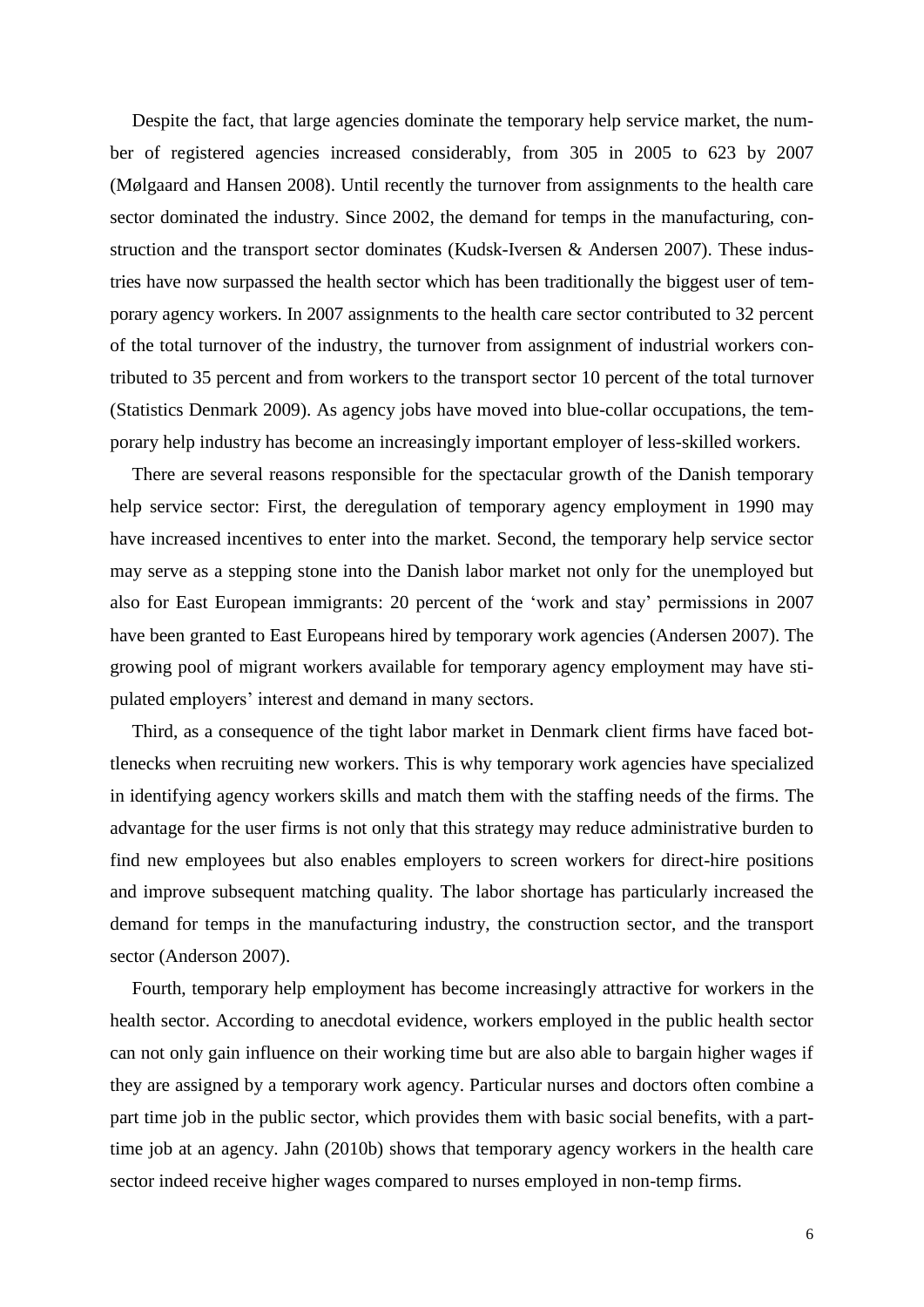Finally, recent research has contradicted the presumption that Danish temporary agency workers might accept a temp job voluntarily (Pederson et al. 2003, Oxford Research 2003). According to these studies all temps who were interviewed in a field study had chosen this employment form because of need or to escape unemployment. These findings in combination with the increase of the share of low-skilled workers in this sector have intensified the debate as to whether temporary agency work facilitate or hinders labor market advancement of jobseekers.

# **4. Econometric Strategy**

The aim of this study is to investigate whether taking up a temporary agency job may be a bridge out of unemployment to (self-)employment. Hence, our population of interest are individuals who have lost their job or who have otherwise become unemployed. Thus, we sample workers at the time of inflow into unemployment and analyze how long it takes them to find non-temp employment and whether taking up a temporary agency job speeds up this process.

As unemployed workers do not take up an agency job randomly, we have to distinguish the causal effects of temporary agency employment from selection effects. As outlined in Section 2, most studies use the Conditional Independence Assumption (CIA) when analyzing the stepping stone effect of temporary agency employment. However, if there exists some unobserved variables influencing the selection process as well as the potential outcomes, the CIA approach will result in biased estimates. Albeit the data set at hand is quite detailed whether the CIA holds may be questionable as the motivation why unemployed take up an agency job is *a priori* not obvious.

The more appropriate econometric model might therefore be a duration model analyzing the time from inflow into unemployment until non-temp employment, taking into account the endogenous choice of workers to take up an agency job. Such an analysis aims at estimating the causal effect of working in the temporary help sector on the duration of unemployment, or alternatively, on the exit rate from unemployment (including periods the worker has been employed at a temporary work agency as a part of the unemployment spell) to regular employment. This is done by exploiting the timing-of-events approach formalized by Abbring and Van den Berg (2003). Exploiting random variation in the observed moment of transition from (full-time) unemployment to temporary agency employment, this approach is ideal for separating selection from causal effects. Furthermore, it allows us to estimate heterogeneous treatment effects of temporary agency employment.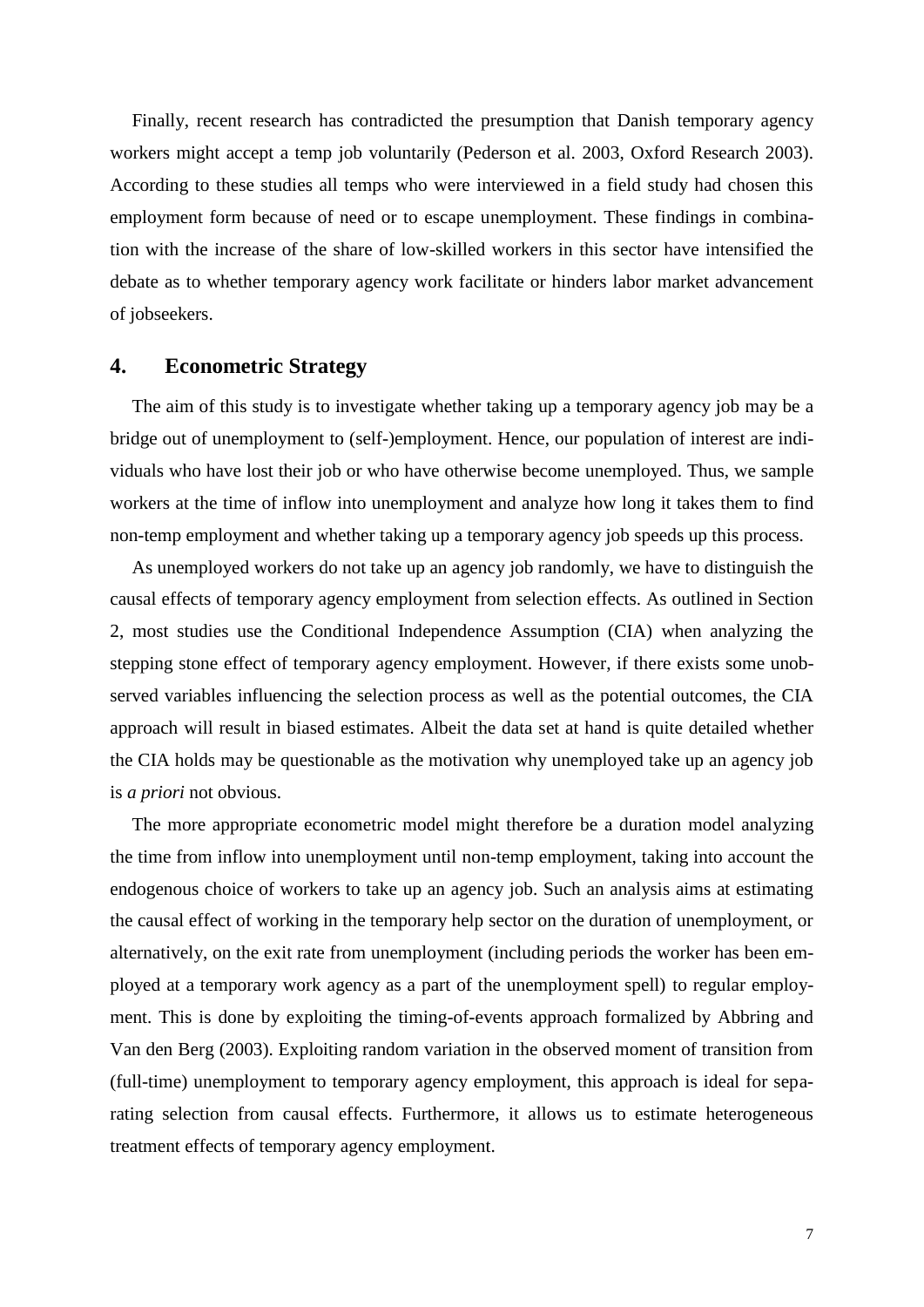#### **4.1 The Timing-of-Events Approach**

We consider being employed at a temporary work agency to be the treatment, which is undertaken during a spell of unemployment, and we then want to estimate the effect of this treatment on the exit rate from unemployment to employment both during and after the receipt of the treatment. Let  $T_u$  be a continuous random variable measuring the time from becoming unemployment until non-temp employment. Data on  $T_u$  are censored for those who remained unemployed until the last week of the year 2006. The hazard rate out of unemployment is assumed to be a Mixed Proportional Hazard (MPH):

$$
\theta_u(t|x, d_1(t), d_2(t), v_u) = \lambda_u(t) \exp[x\beta_u + d_1(t)\gamma_1 + d_2(t)\gamma_2 + v_u]
$$
 (1)

The hazard function is defined as the product of a baseline hazard,  $\lambda_u(t)$ , depending on the elapsed unemployment duration, and a scaling function, depending on observed variables,  $x$ , unobserved heterogeneity that accounts for possible selectivity in the exit process  $v_u$ , and the two time-varying indicators for being in treatment,  $d_1(t)$  (i.e. being employed in an agency at time t), and for having received treatment,  $d_2(t)$  (i.e. having been a temp in the current unemployment spells before t but is not a temp at t). The coefficients  $\gamma_1$  and  $\gamma_2$  thus capture the lock-in- and post-treatment-effects of temp jobs on the hazard rate to employment, respectively. One would expect  $\gamma_1$  to be negative, i.e. that there is a lock-in effect. In the case of temporary agency employment the sign of  $\gamma_1$  may not be clear cut. On the one hand, while being on assignment the worker has less time searching for a job outside the sector. However, it is well known that client firms also use temporary agency employment as a screening device. This may be particularly true in Denmark where the labor market can be considered as tight. In this case, agency workers who meet the required productivity may receive faster an offer for a permanent job than comparable unemployed searching directly for a job outside the sector might do. If temporary agency employment proves to be a bridge into employment than  $\gamma_2$ should be positive, i.e the hazard rate increases after taking up an agency job.

We model the MPH using a flexible, piecewise-constant duration dependence function:

$$
\lambda_u(t) = exp\left[\sum_l \left(\lambda_{u,l} I_l(t)\right)\right]
$$
\n(2)

where  $l = 0, ..., 11$  is a subscript for the time intervals measured in weeks and  $I_l(t)$  are time-varying dummy variables. We split the analysis period during the first six month in monthly intervals. From the  $7<sup>th</sup>$  month on, we split the time axis into quarterly intervals (up to two years).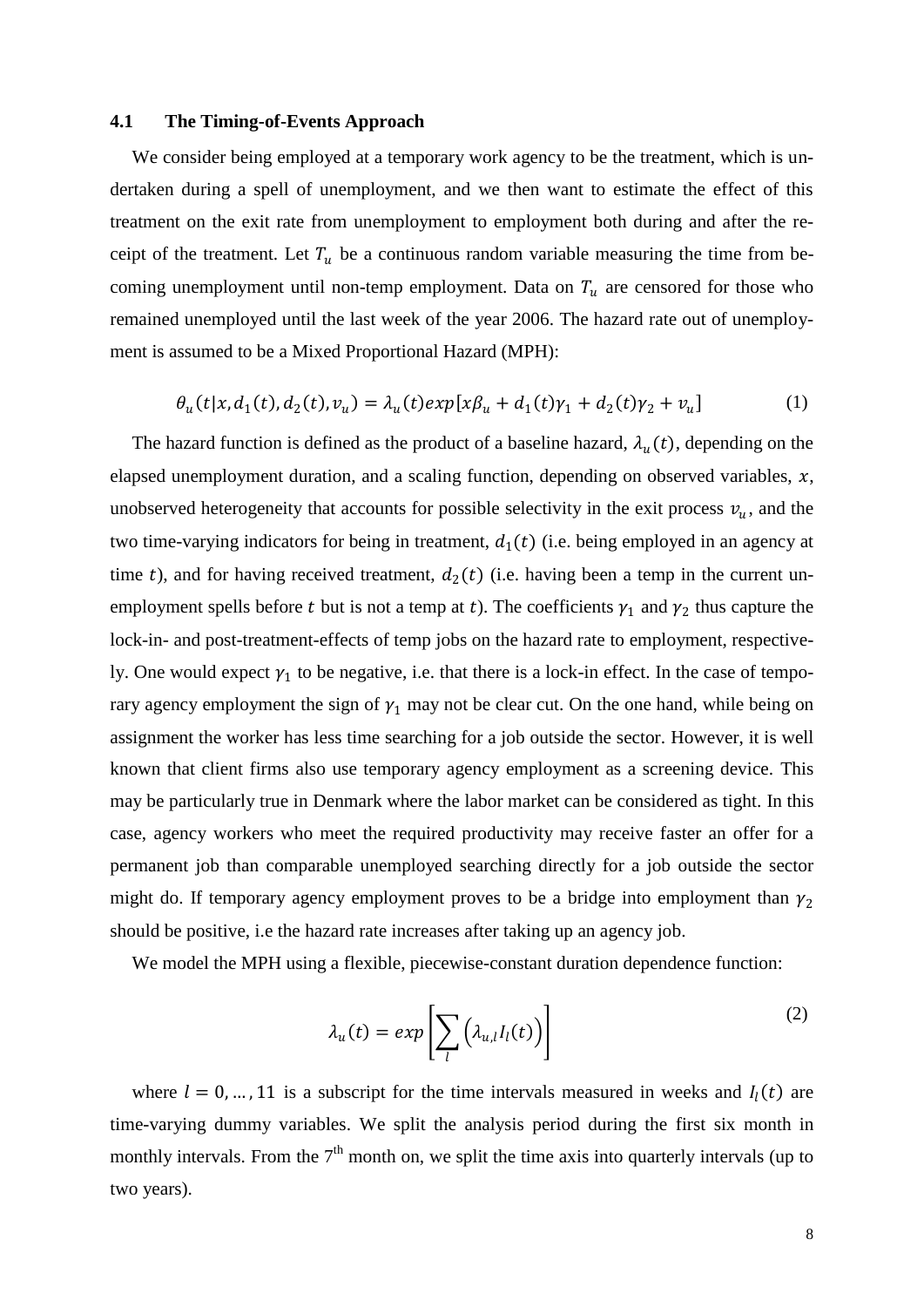In order to allow an interpretation of  $\gamma_1$  and  $\gamma_2$  as causal effects, we have to take into account the potential endogeneity of temporary agency employment. Let  $T_p$  denote the time from becoming unemployed until the person finds a temp job. Note that, by construction  $T_u \geq$  $T_p$ , since we consider temp periods to be part of the unemployment spell. Following the notation used above and specifying once again a MPH function, the transition rate into temporary agency jobs is specified as:

$$
\theta_p(t|x,v_p) = \lambda_p(t) \exp[x\beta_p + v_p]
$$

The unobserved random variables  $v_u$  and  $v_p$  are allowed to be correlated, which implies a correction for the potential endogeneity of the treatment status. Note that the random variation in the timing of the treatment identifies the causal effect of the treatment under the assumption that unobserved characteristics are time-invariant. Their distribution is approximated non-parametrically by a bivariate discrete distribution with M mass-points (Heckman & Singer 1984 and Gaure et al. 2007).  $4$  Moreover, note that due to the random variation in the timing of treatment, no exclusion restriction is necessary to identify the parameters of this model non-parametrically. The only assumption necessary, beyond the assumption of mixed proportionally hazards, is one of non-anticipation, that is, the individual is not supposed to know in advance the exact starting date of the agency job, only its probability distribution.<sup>5</sup> This assumption is crucial to rule out changes in behavior before the actual treatment takes place. As long as the individual does not know the exact starting date too long in advance, this is generally not perceived as a problem. In the case of temporary agency jobs, where workers are often called on the same morning as the job begins, this is hardly a problem. Let  $C_i$  be a noncensoring indicator that takes the value of 1 if spell  $i$  was completed by the end of the observation period, and zero otherwise. The likelihood function for individual  $i$  with  $N$  unemployment spells is specified as,

$$
L(v_u, v_p) = \prod_{i=1}^N L_i(v_u, v_p)
$$

1

With multi-spell data the identification does not lie completely on the proportionality assumption when we assume the unobserved heterogeneity term to be constant over time for each individual. As we observe multiple spells for many individuals in our data, we assume that the discrete distribution for unobserved heterogeneity is applicable.

<sup>&</sup>lt;sup>5</sup> The presence of repeated spells decreases the dependence on the mixed proportionally assumption (Abbring & Van den Berg 2003). Furthermore, the proportionality assumption is not needed for identification provided that we observe a sufficient amount of variation in covariates over time and across observations (Brinch 2007, Gaure et al. 2007).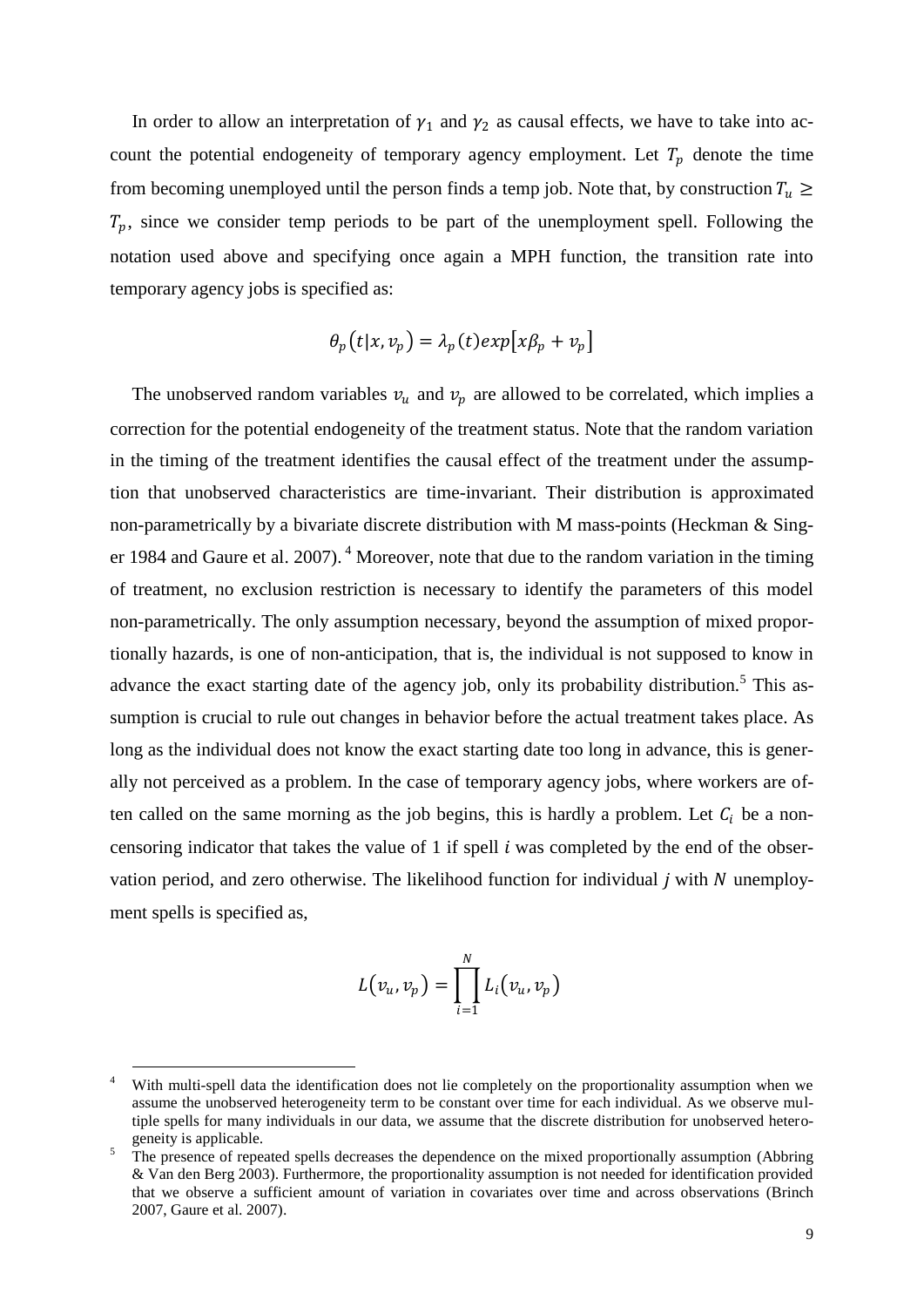where

<u>.</u>

$$
L_i(v_u, v_p) = \theta_p[t_{pi}|x_i, v_p]^{l[t_{pi} < t_{ui}]} \theta_u[t_{ui}|x_i, d_1(t_{ui}), d_2(t_{ui}), v_u]^{C_l}
$$
\n
$$
\times \exp\left\{-\int_0^{t_{pi}} \theta_p[s|x_i, v_p] \, ds - \int_0^{t_{ui}} \theta_u[t|x_i, d_1(t), d_2(t), v_u] \, dt\right\}
$$

We estimate heterogenous effects by allowing the effects to depend on the observable characteristics, and we assume that all heterogeneity is captured in this way. Conditional on observables, the effects are assumed to be homogenous, and hence, we do not have to distinguish between the average treatment effect on the treated and the average treatment effects as long as we condition on the observable characteristics (Heckman et al. 1999). To estimate the heterogenous effects of temporary agency employment, we augment the set of characteristics by including interaction terms between a subset of the characteristics,  $x^s$ , and the two program indicators  $d_1(t)$  and  $d_2(t)$ . This implies that the effect of agency employment is allowed to depend on these characteristics. Apart from a larger set of parameters, the estimation procedure is as before, and the hazard function out of unemployment to employment can be written as

$$
\theta_u(t|x, d_1(t), d_2(t), v_u) = \lambda_u(t) \exp[x\beta_u + (1\ x^s) d_1(t)\gamma_1 + (1\ x^s) d_2(t)\gamma_2 + v_u]
$$
 (2)

Where  $(1 x^s)$  is a 1 x K vector of characteristics,  $(1 x^s) d_1(t)$  is a 1 x  $(K + 1)$  vector and  $\gamma_1$ is now a  $(K + 1)$  x 1 parameter vector, and similarly for  $\gamma_2$ .

## **4.2 Modeling Post-Unemployment Outcomes**

In the next step we extend the described model by distinguishing between transitions into employment that pay better than the pre-unemployment job and transitions to regular jobs that pay worse or the same as the pre-unemployment job. As the econometric design is more flexible and less parametric as common approaches we use hazards to analyze postunemployment earnings as well.<sup>6</sup> To do so we separate the transition rate to employment into (1) the rate of leaving unemployment to a better paid job  $\theta_b(t|x, d_1(t), d_2(t), v_b)$  and into (2) the rate of leaving unemployment for a worse or equally paid job  $\theta_w(t|x, d_1(t), d_2(t), v_w)$ . For some individuals, we do not observe the pre-unemployment wage, and in this case, the exit rate from unemployment to employment used in the likelihood function is the sum of  $\theta_b$ (.) and  $\theta_w$ (.). The three hazard rates add up to the original transition rate from unemploy-

<sup>6</sup> Cockx & Picchio (2009) first modeled post-wages in a duration model by introducing competing risks, unobserved heterogeneity, and state dependence.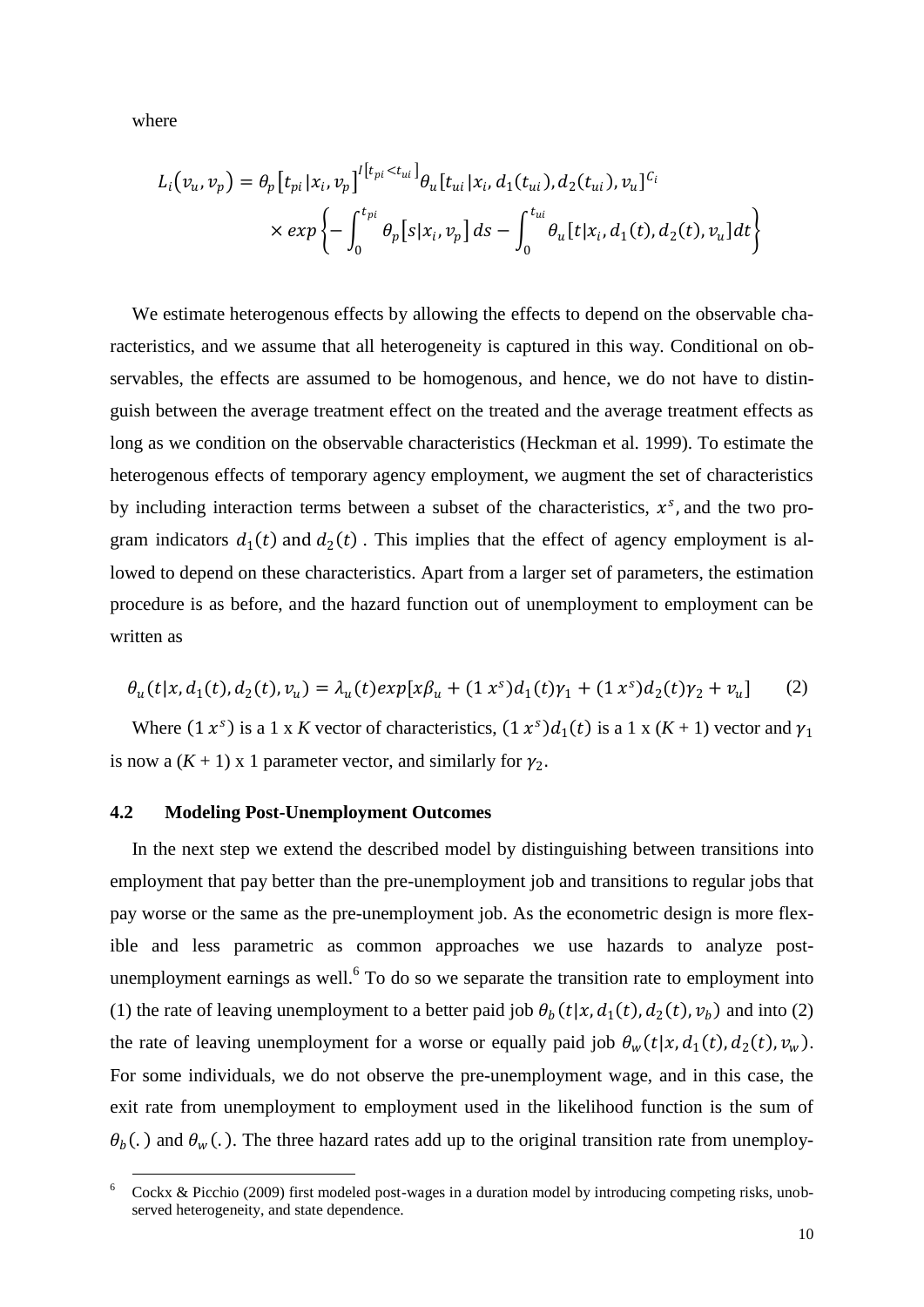ment to a regular employment relationship. The treatment parameters provide information on how the likelihood ratio of leaving unemployment for a better job compared to a worse paid job (or no job) is affected by an agency spell. In this case  $\gamma_{1b} - \gamma_{1w}$  informs about how temporary agency employment affects the likelihood of leaving for better paid jobs relative to the control group.

Moreover, within the same framework we want to evaluate the effects of temporary agency employment on subsequent job and employment stability in the post-unemployment period. First, we analyze the impact of agency employment on the duration of the first job starting right after unemployment exit. A job spell is defined as the number of consecutive employment weeks with the same employer. Second, we perform the same analysis with respect to the employment stability, analyzing the duration of uninterrupted employment, which may consist of a sequence of job spells. This is done in a framework, where we jointly estimate employment (or job-) duration, unemployment duration, and the duration until a temp job (the treatment). Unobserved variables in all hazard rates are allowed to be correlated as in the basic model. Thus this part of the model differs only in one respect from the basic model in Section 4.1; In the econometric specification for employment or job duration, we allow for lagged duration dependence by including a set of indicators for the duration of the previous unemployment spell.

## **5. Data Sources and Descriptive Statistics**

Our empirical analysis is based on two rich sets of Danish register data. Our primary data set is an extract from a matched employer-employee data set, which contains weekly information of all persons living in Denmark aged 16 to 75. The data set is compiled from a variety of sources maintained by Statistics Denmark. Due to the involvement of the government in nearly all facets of the Danish life it not only records all transitions between employment, unemployment, participation in programs of active labor market policy and being out of the labor force but it also provides accurate information on the establishment in which workers are employed and hourly wages at the current job. To this data set we match additional socioeconomic information available on a yearly basis from the Integrated Database for Labour Market Research (IDA), which is maintained by statistics Denmark as well. As the combined data set allows us to construct the (un-)employment career of workers which is exact to the week it is especially suitable for performing duration analyses. Due to its administrative nature, the data set can be considered as highly reliable.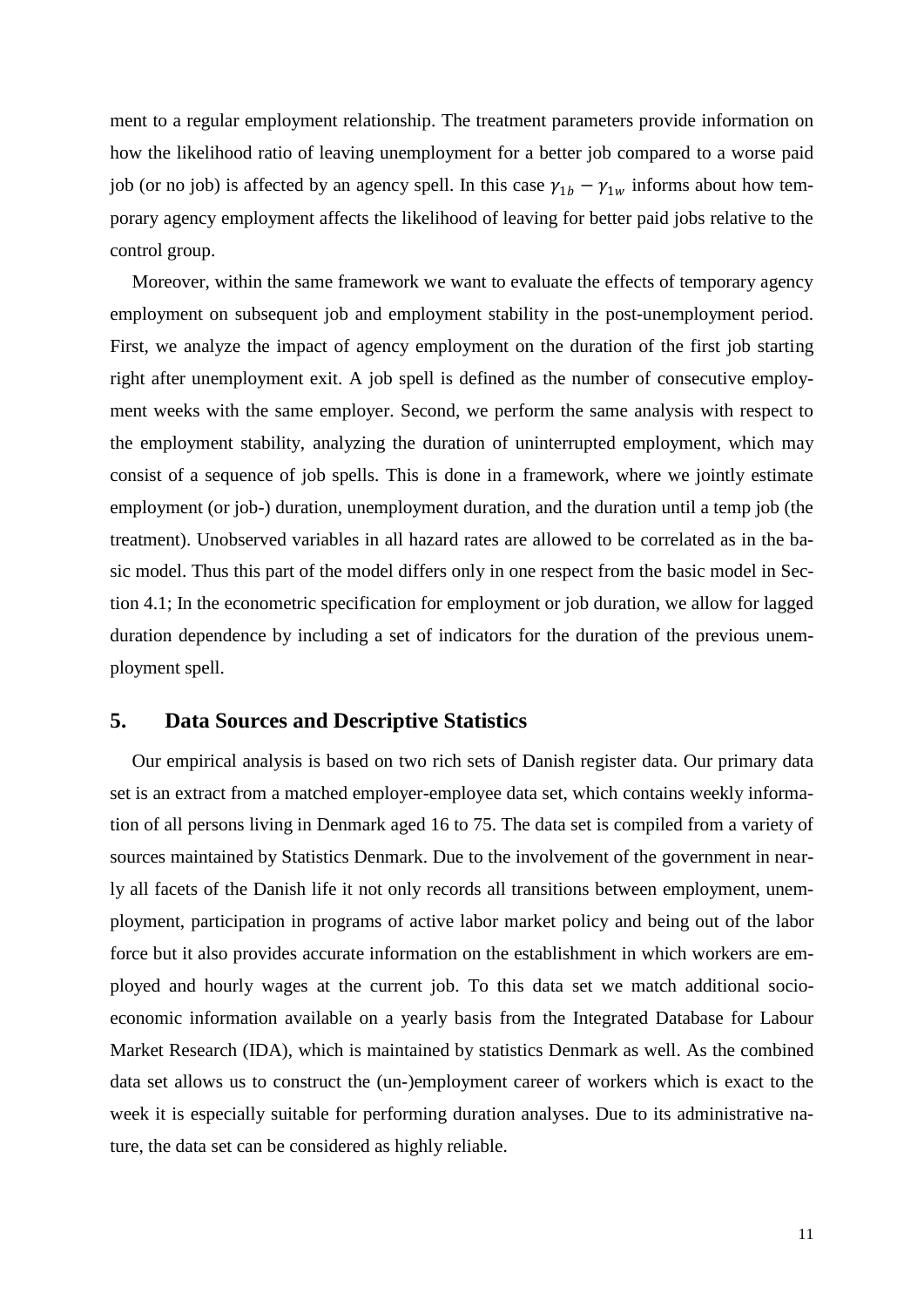Nevertheless, the data set has one minor limitation as we can identify employment spells in temporary help agencies only by an industry classification code. This implies that temporary agency workers cannot be distinguished from agencies' permanent administrative staff. However, we do not expect that this affects our estimations as the absolute number of the permanent staff in the data set is likely to be small and we concentrate our analysis to temp workers who have been unemployed before accepting a temp job.<sup>7</sup>

For the analysis, we use a two percent random sample of individuals aged 16 to 60 years and all individuals who have been employed at a temp agency at least once during their employment career during the period 1994 to 2006. We only include workers entering unemployment during the period 1997 to 2006; the information for the period 1994 to 1996 is used to construct the previous employment history of the job seekers.

An unemployment spell is defined as a sequence of weeks during which a person receives either UI benefits, is in some type of active labor market policy program, or is employed at an agency. Thus, agency employment is treated as a part of the unemployment spell in order to enable the counterfactual analysis. Unemployment spells continuing until the end of the sample period are treated as independently right-censored observations (about 3.9 percent of all spells).

The dependent variable is the unemployment duration measured in weeks. The two explanatory variables of interest are the time varying indicator for being employed as a temp worker, and the time-varying indicator for having been employed at an agency during the current unemployment spell. We define the destination "regular employment" as non-temp employment and self employment.

In order to concentrate on workers who accept an agency job because of lack of alternatives outside the sector, the following selection decisions are made. First, our treatment group only includes temp workers who received unemployment benefits or assistance before entering temp employment.<sup>8</sup> Second, we only include temp spells if the temporary agency job is the primary job. By this selection we are able to exclude workers who engage in temp jobs in order to increase their income. Third, unemployed often try to escape unemployment by upgrading their education but work parallel as temps to improve their income. As their motivation might not be primarily to find employment outside the sector we exclude all previously unemployed temps who are undertaking formal education. Fourth, as mentioned earlier there

1

<sup>7</sup> For Germany, Antoni and Jahn (2009) provide evidence that the agency staff accounts for about 5 to 7 percent of all workers identified as temp workers via the industry classification code.

<sup>&</sup>lt;sup>8</sup> This decision is also motivated by the fact that the implemented model cannot deal with selection at time zero.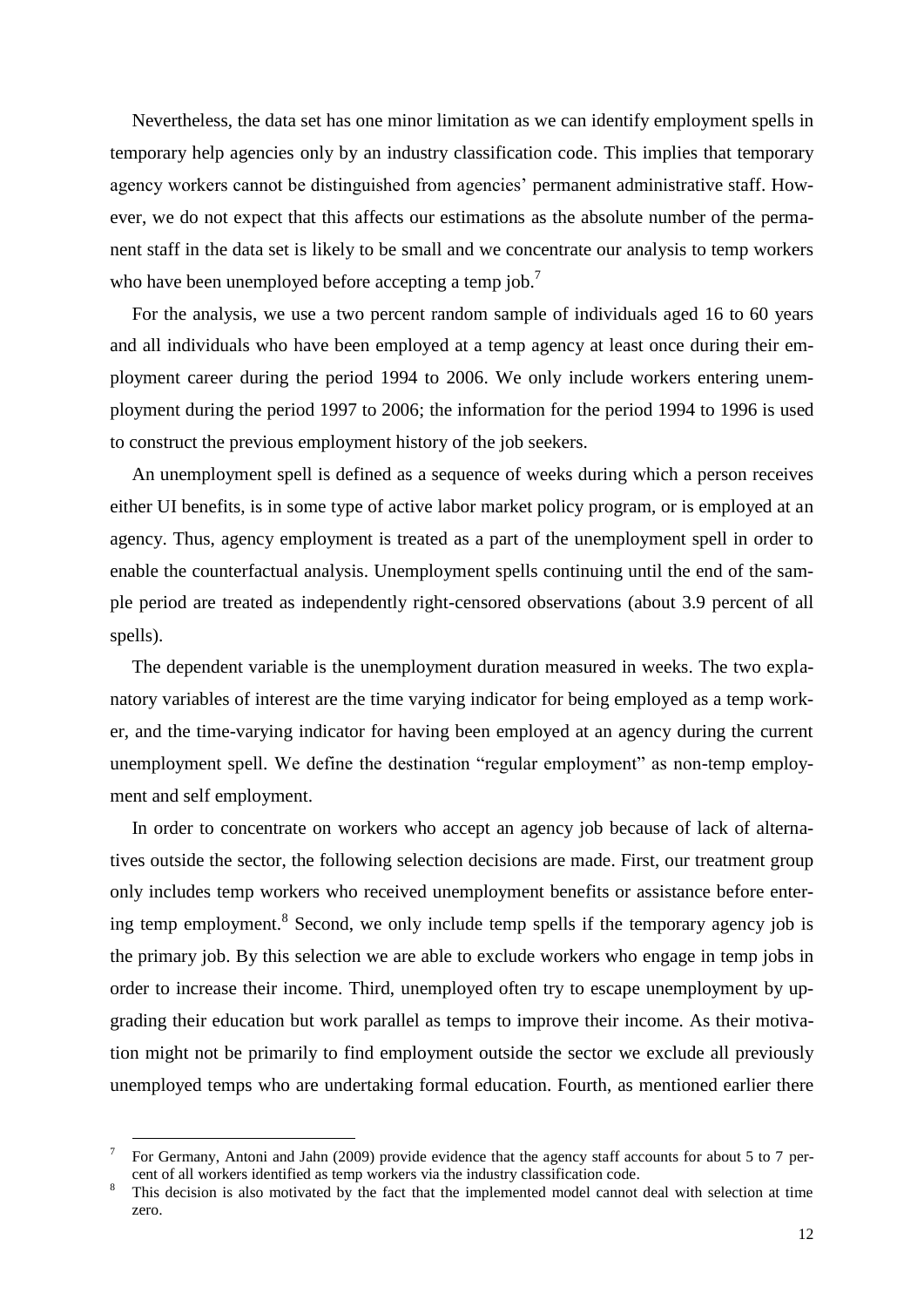is some evidence that the reason to accept a temp job in the health sector may be mainly driven by income motives. Therefore we exclude all individuals who are educated as nurses or as medical doctors.

Finally, we exclude temp workers who hold top management positions as it is likely that they belong to the permanent staff of the agency. For the same reason we exclude temp workers with a temp spell which lasts more than one years. After this sample selection the sample consists of 75,632 individuals experiencing a total of 260,672 unemployment spells.

We present all results separated by gender as the kind of assignments vary greatly between these two groups. While men are mainly assigned to the construction and manufacturing sector, women are more likely to be found in the trade and health care sector.

In addition, the following socio-demographic variables are used: Age (5 categories), being single or not, ethnic origin (5 groups), child in household, child below age of 7 in the household and a dummy variable which indicates whether the partner is employed. In addition, we have five educational variables, information on the UI fund (9 occupation/industry related funds), and a dummy variable which indicates if the worker is not a member in an UI fund, which implies that the worker receives unemployment assistance.

As a proxy for the human capital of the workers we use the employment history of the past three years: Previously employed (in the temporary help sector, self or regular employed, base category), sick, or out of the labor force. Moreover, we controlled for the total fraction of time spent in employment during the past three years, the number of temp and regular jobs held, and the number of participations in programs of active labor market policies during the past three years. Finally, we include dummies for the year and quarter of entry into the current unemployment spell as well as the regional unemployment rate (based on 14 counties). All controls, except for the two main explanatory variables, are measured at the beginning of an unemployment spell and will be treated as time-invariant regressors, which are fixed for each single spell but can vary over different spells for the same person.

Table A1 presents the descriptive statistics for the treatment and control group separated by gender.<sup>9</sup> The observations refer to unemployment spells, not to individuals. Of the 260,672 unemployment spells, 25,473 involve at least one temporary agency work spell. Clearly, there are strong differences with respect to the median duration of unemployment. Median search for a regular job lasts about 10 weeks for the control group and even 33 weeks for individuals who experienced a temp spell during unemployment. The median (mean) time until first accepting an agency job is about 10 (21) weeks. The median (mean) duration of a temp spell is

<u>.</u>

Table A2 informs about the number of cases excluded for the above mentioned reasons. Basically we could not find major differences between the selected and the full sample.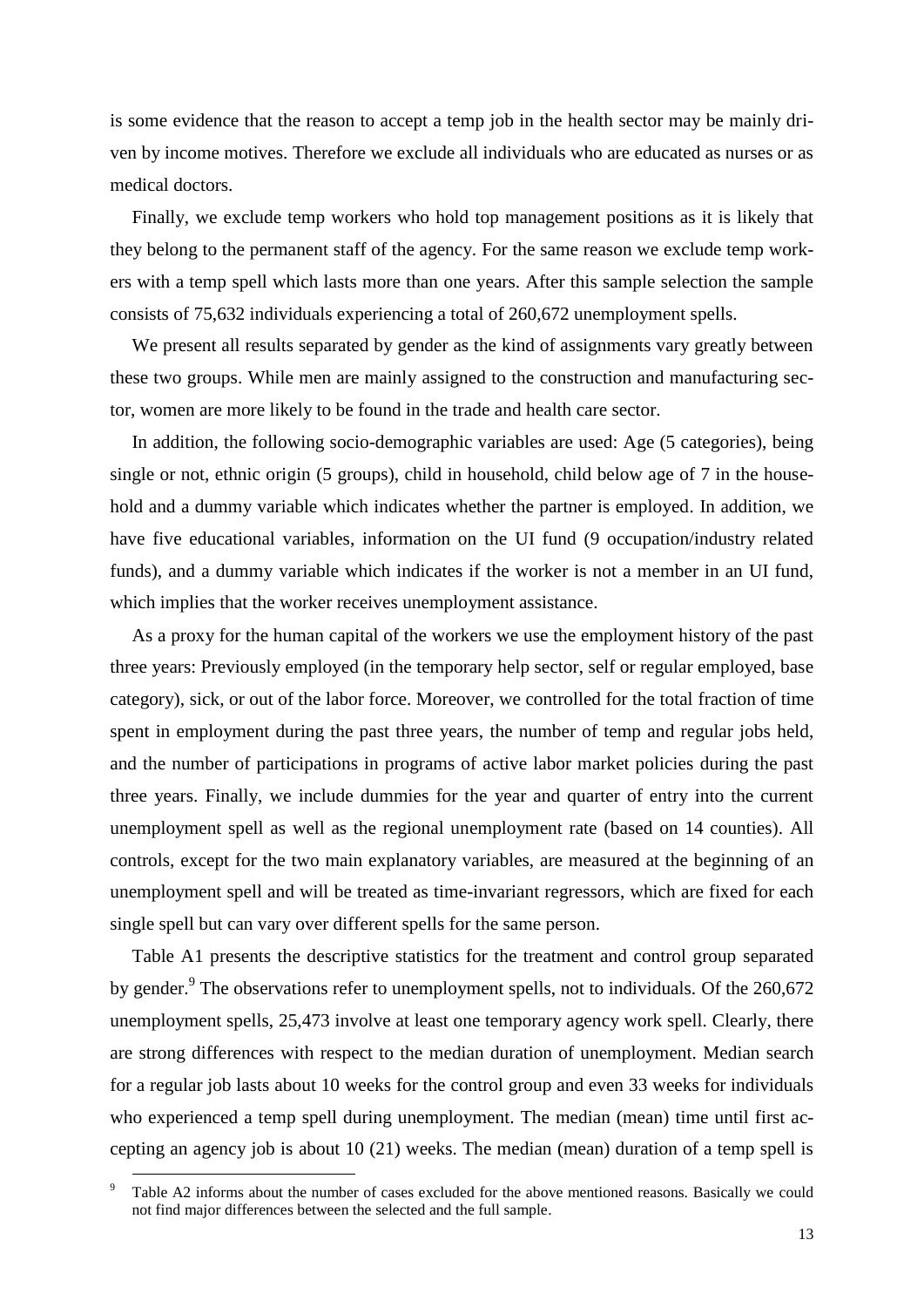5 (9) weeks and the average number of temp spells separated by unemployment during a given spell is 1.6; 7,430 of the unemployment spells of the treatment group experienced more than one temp job during the respective unemployment spell.

Table A1 moreover reveals that there are no strong differences in terms of background characteristics between treatment and control group. Women are more likely to experience a temporary agency spell during unemployment and female unemployed are slightly older than the male counterparts. The treatment group is on average about one year younger than the control group and is more often single (76 vs. 73 percent for man and 62 vs. 56 for women). Among the immigrants only the  $1<sup>st</sup>$  generation non-western immigrants appear underrepresented among the treatment group.

Workers with a temp spell during their unemployment spell are better qualified than the control group, live more often in Copenhagen and posses a little more working experience during the past three years (75 vs. 74 weeks for man and 79 vs. 70 weeks for women).

Interestingly, there is a striking difference between the treatment and control group regarding the previous employment history. The treatment group experienced on average 0.8 temp jobs during the past three years the control group had on average only 0.4 temp jobs. About 50 percent (53 percent) of the male (female) control group were previously regular employed, while this is only true for 36 percent (37 percent) of the male (female) treatment group.

## **6. Results**

## **6.1 Empirical Hazards**

Figure 1 first shows the Kaplan-Meier estimates of the transition rate from unemployment to temporary agency employment as a function of elapsed unemployment duration, second, the hazard rate from unemployment to regular employment for all unemployed, third, the exit rate to regular employment for unemployed who did not experience an agency spell (control group) and, finally the hazard rate to regular employment for the treatment group. All durations are measured from the time of unemployment entry.

## [Figure 1 about here]

The hazard rate to temporary agency employment measures the probability of entering temporary agency employment in the next week for those who are unemployed at the beginning of each week. As stated in Section 3, a key identifying assumption is that we observe some exogenous variation in the time until being assigned to a program. Figure 1 shows that there is indeed a lot of variation in these durations. The hazard rate to temporary agency employment for men starts with about 0.6 percent per week and decreases over the first year of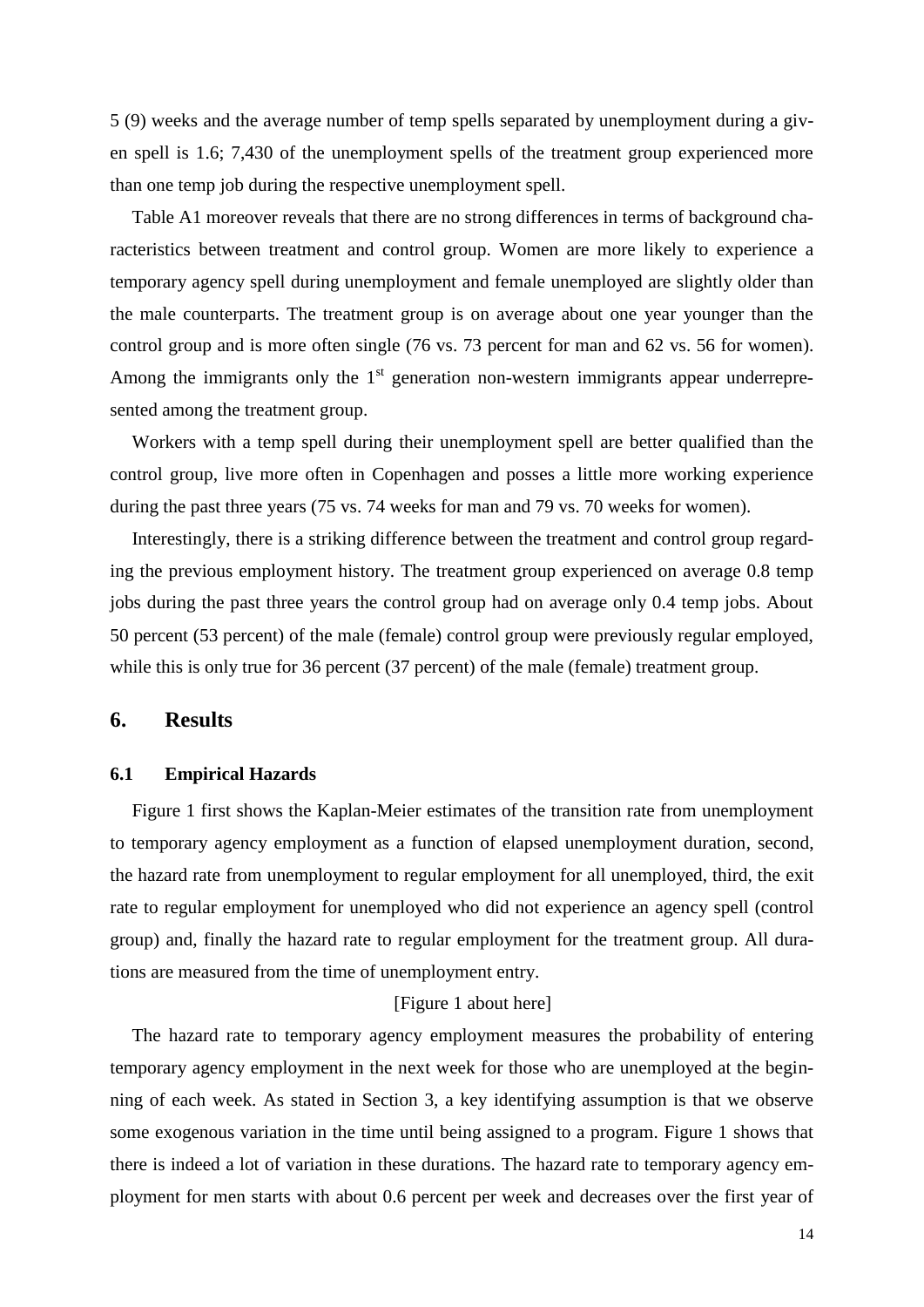unemployment to a level of around 0.2 percent. The hazard rate to agency employment for the female unemployed starts at a slightly higher level (0.7 percent) and, similarly to the hazard rate for the men decreases gradually during the first year of unemployment to 0.3 percent.

The hazard rates to regular employment for the control group starts at a level of 5 percent for man and 6 percent for women and gradually decreases afterwards. Interestingly, the hazard rate to employment jumps up after one year for women. An additional bump after 6 month is visible as well. One reason may be that Denmark uses instruments of active labor market policies quite intensively. After one year (26 weeks for young workers and workers above 60) the participation in active labor market programs becomes compulsory. Noncompliance will result in severe sanctions. The threatening effect of program participation, which is well documented for Denmark, (Jensen et al. 2003, Rosholm & Svarer 2008) induces the unemployed to search more actively for employment immediately before the time of compulsory program participation.

Finally, Figure 1 displays the hazard rates to employment for the treated and non-treated unemployed. The hazard rate to regular employment for the non-treated decreases monotonically while the unemployment exit rate for the treated starts with around 0.9 percent at a very low level, peaks at about 2 percent after 26 weeks of job search have elapsed, stays constant for another 6 months, and tapers off gradually to the original of just 1 percent per week after 120 weeks of elapsed unemployment duration. Moreover, after six month the exit rate for the treated lies well above the hazard rate for the non-treated. This pattern suggests that there may be a lock-in effect present and that temporary agency employment may be indeed a bridge into employment for the unemployed. But of course this picture could be misleading as this pattern may be confounded by unobserved characteristics and endogenous selectivity.

## **6.2 Unobserved Heterogeneity and Homogenous Treatment Effects**

In order to estimate homogenous treatment effects across individuals we proceed as follows. We first estimated a basic duration model with flexible baseline, no unobserved heterogeneity, no selection and only the two main explanatory variables (in treatment and post treatment). Second, we estimate the same model but adding the covariates described in Section 5. Third, we estimate the full timing of events model, starting from a two point distribution of unobservables. Model 1-3 in Table A3 indicate that there are no lock-in effects. This effect disappears after we added 5 mass points. The post-treatment effect in all models is positive and thus confirm the results from the raw hazard rates found in Figure 1.

We proceed by estimating the same model but allow stepwise for extra mass-points, freeing up the correlation structure of the unobservables. We add mass-points as long as the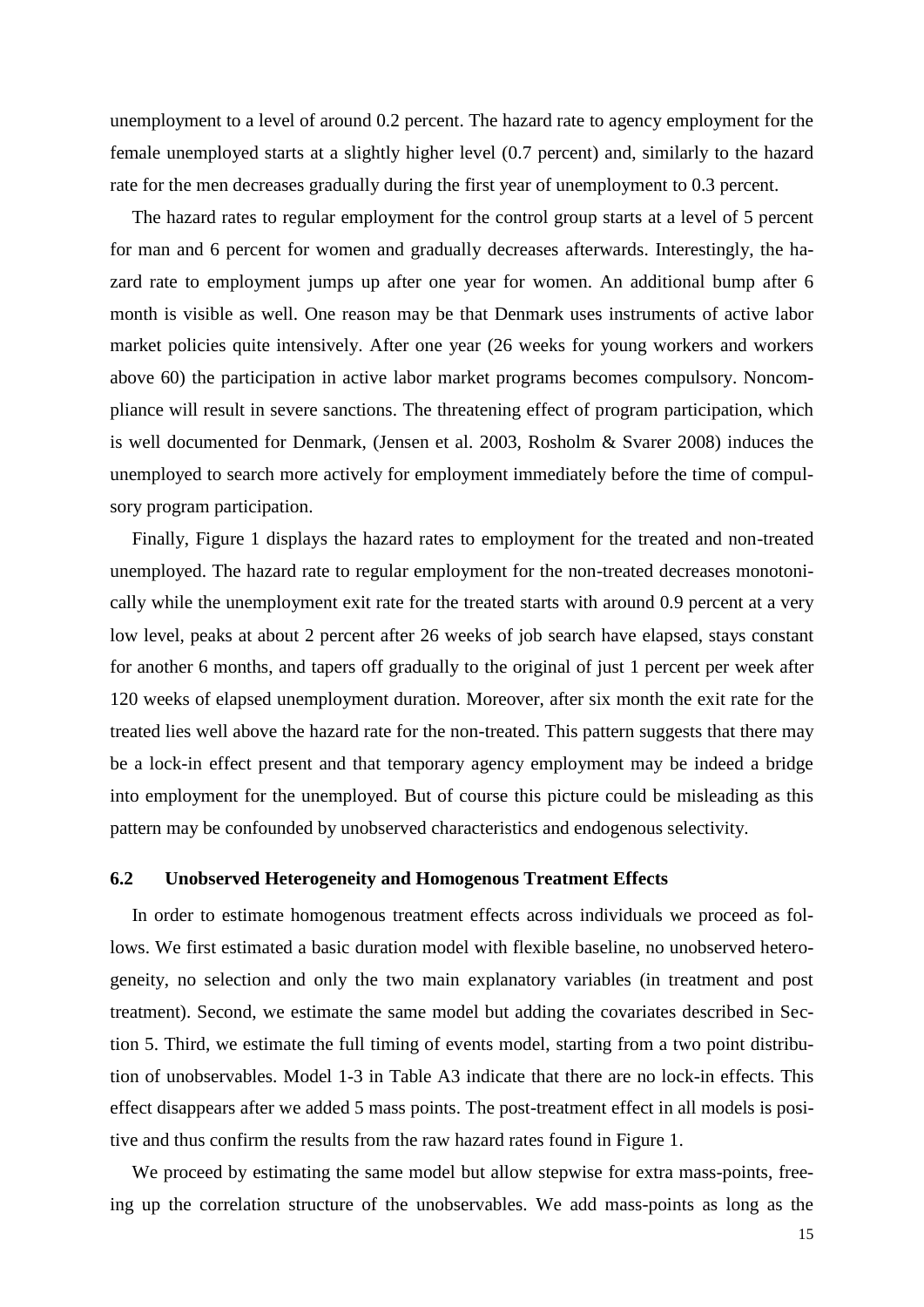Akaide Information Criterion improves, see e.g. (Gaure et al. 2007). The selection equation and the results after adding six support-points, which is most often the optimal number of support points, can be found in Table 1. As is already evident from Figure 1, duration dependence is more or less negative. It is only slightly increasing for men until week 16 and for women until week 52. Afterwards it decreases monotonically in both cases.

Which unemployed are more likely to experience a transition into agency employment? It seems that particularly young workers, below the age of 24 have a much higher transition rate to agency work than older workers. Given their weaker labor market attachment, temporary agency employment may provide an effective way to accumulate work experience and obtain useful skills for young workers. This holds for men and women. One would surmise that singles have a higher transition rate to temporary agency employment, as they might be more flexible. Contrary to this expectation, the transition into temp work does not depend on the civil status. On the other hand, living with a working partner in the household (married or not) seems to affect the transition rate positively. One reason could be that there are network effects present.

It is often claimed that especially women who have to take care for children may prefer temp employment as this employment form provides some flexibility. According to this argument these workers chose agency employment during school (or kindergarden) terms, while they claim unemployment benefits during school vacations in order to take care of the children. Contrary to this expectation, the transition rate for women is significantly negative and not significant for men.

The transition rate for non-western foreigners to temporary agency work is lower than for Danes or western immigrants. Again, this result is somehow unexpected as one would surmise that temporary agency employment may be especially a means for immigrants. By accepting a temp job they can overcome negative signals or information asymmetries and prove their true productivity. It seems that this is not the case.

If we look at the educational attainment of the unemployed the results confirm *a priori* expectation: Unemployed need at least some qualification in order to find a temp job. Low skilled workers, without any (formal) qualification rarely move to temporary agency jobs. Surprisingly, unemployed with short academic education have the highest transition rate into temporary agency employment. One would expect that a previous employment experience during the past three years may be beneficiary to find a temporary agency job. Table 2 shows that the transition rate into temporary agency employment indeed increases with the previous employment experience.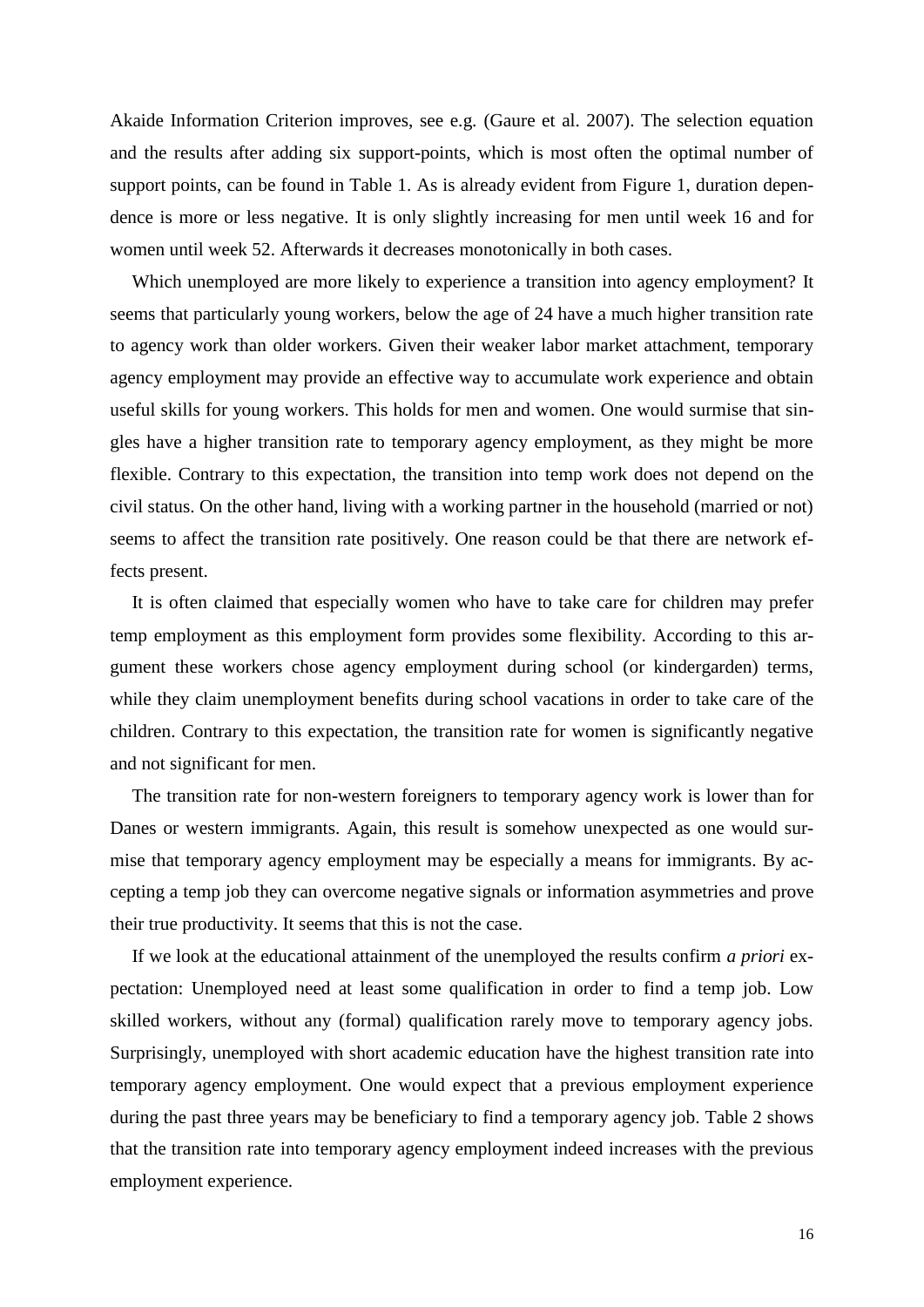#### [Table 1 about here]

Table 1 also provides the coefficients on the hazard rate to regular employment for the homogenous model. The hazard rate is negative and more or less constantly decreasing for men and women.

Young workers, below the age of 25, have the highest hazard rate to employment. This is true for male and females. Especially for the oldest age class above 44 the exit rate is much lower than that of the reference group (25 to 34 years of age), indicating that temporary agency employment may not be a stepping stone into employment for this group. Interestingly, the exit rate to employment for single workers is negative albeit with -6 percent for man and -3 percent for women comparably low. While having older children does not prevent the exit to employment, the hazard rate for unemployed with children below the age of seven is negative and significant.

As known from studies evaluating active labor market programs with some practical training in Denmark, immigrants have lower exit rates than Danes (e.g. Kyyrä et al. 2009). This holds particularly for non-western immigrants, no matter whether they are  $1<sup>st</sup>$  or  $2<sup>nd</sup>$  nonwestern generation immigrants. It is also worth to note that the hazard rate is positive if the past real work experience increases for men, while it is significant negative for women. Note also, that unemployed in Copenhagen have a lower exit rate to employment after experiencing a spell in temporary agency employment than those in other regions.

Finally, Table 1 reveals the treatment effects. In contrast to the descriptive evidence and the results of the basic duration models presented in Table A2, the lock-in effects are not significant for men and women, which means that currently working in temporary agency employment does not affect the transition rate to non-temp employment. On the other hand, having experienced at least one temporary agency employment spell earlier in the spell of unemployment causes a significant increase in the hazard rate to ordinary employment of almost 20 percent for men and about seven percent for women.

#### **6.3 Heterogeneous Treatment Effects**

Table 2 shows the results for the models with heterogeneous treatment effects providing a deeper analysis of how lock-in and treatment effects vary among unemployed with different background characteristics. For the sake of brevity, Table 2 only presents the lock-in and treatment effects. Turning first to the lock-in effects the results confirm the finding of the homogenous treatment effects model that there are only rarely lock-in effects present. Nevertheless, there are some notable exceptions: We observe lock-in effects for men with vocational training who have a lock-in effect of 13 percent compared to the reference group of unskilled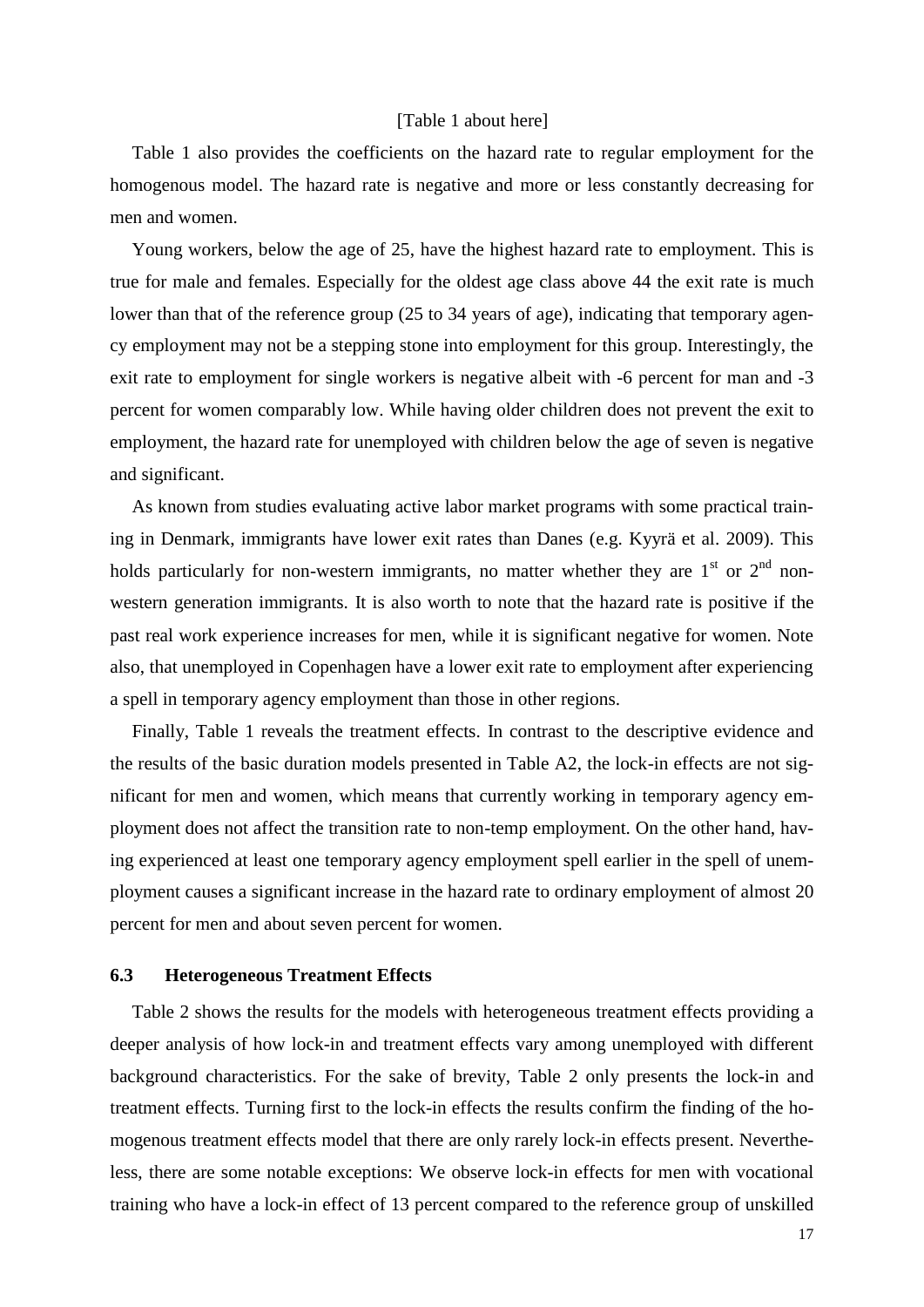workers for whom the treatment effect during temp jobs increases the transition rate into employment by 9 percent.<sup>10</sup> Male workers with no work experience during the past three years have a lock-in effect of about 5 percent. For women, lock-in effects are only observable for unemployed above 45 years of age (15 percent), with vocational education (5 percent) and medium academic education (17 percent). Albeit there is a negative selection effect for immigrants into temporary agency employment, Table 2 highlights that treated immigrants leave unemployment considerably faster than the comparison group.

Table 2 also informs about the post-treatment effects for subgroups. The results are quite similar to the results of the homogenous effects model. With the exception of female workers with a previous employment experience between one and two years and women above the age of 45 the post-treatment effect is always positive.

#### [Table 2 about here]

The highest post-treatment effects are visible for western and non-western  $2<sup>nd</sup>$  generation male immigrants leading to a roughly 85 percent increase in the hazard rate to employment for men and 50 to 60 percent for women. All groups of immigrants, with the exception of  $1<sup>st</sup>$ generation immigrants from Western countries (presumably the 'strongest' groups of immigrants), experience large positive effects of holding temp jobs during an unemployment spell.

Among the male workers the age group 25 to 35 (24 percent), Danish workers (18 percent), workers with low education (23 percent) and unemployed with no previous work experience (22 percent) profit most from the treatment.

In general the post-treatment effects for women are somewhat lower compared to those for men. Beside the female immigrants, women profit most from temp jobs when they are between 25 and 34 years old. The hazard rate for Danish women and women with low education shifts up by about 6 percent and for women with more than two years of work experience by 15 percent.

To conclude, it seems that temporary agency employment reduces time spent in unemployment and thus serves as a stepping stone to ordinary employment. Moreover, for most groups temporary agency employment does no harm to the workers, neither during, nor after the temp job. Only for very few groups the evidence is mixed in the sense that temporary agency work has a lock-in effect − reducing the transition rate into ordinary jobs while being in agency jobs − but also a positive post-treatment effect.

Despite these positive results one might worry that subsequent job quality as measured by job- or employment stability or by the level of wages is worse for the treated unemployed

<u>.</u>

<sup>&</sup>lt;sup>10</sup> Calculated as  $(exp(0.0870-0.2252)-1)$ . If the lock-in effect is not significant for the reference group we assume a value for the coefficient of zero.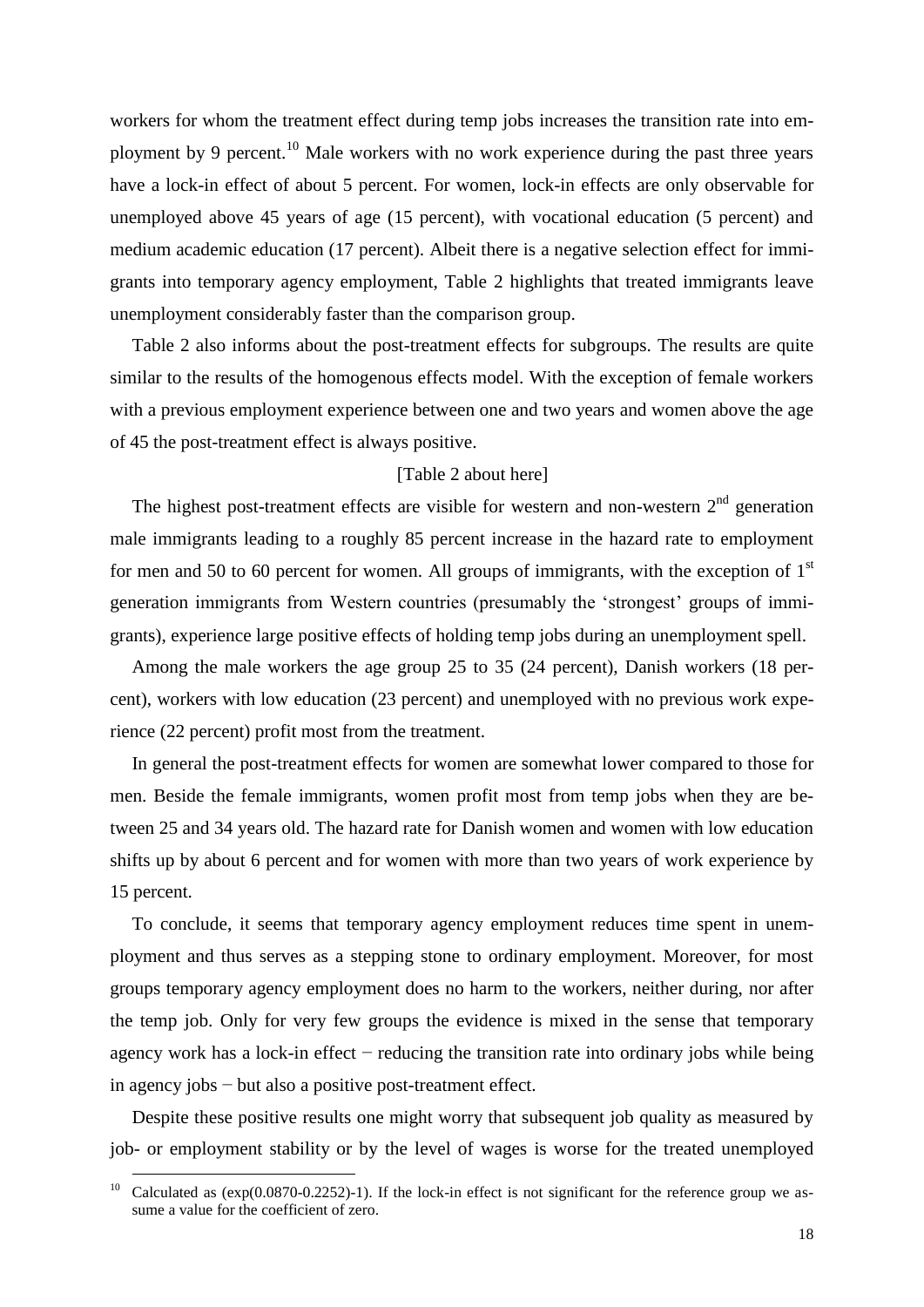who found a regular job after leaving unemployment. One reason might be that previously accepting a temp job might be perceived as a negative signal by future employers. Therefore they might offer lower wages or more unstable jobs. We address this question in the next section.

## **6.4 Post-Unemployment Wages, Job and Employment Stability**

In this Section we investigate the effect of temporary agency employment on the quality of jobs found. In terms of wages the worker experiences an upward mobility if the job found after leaving unemployment pays more than the job prior to entering unemployment. If the job pays the same or less than the worker experiences a downward mobility. As job seekers enter into unemployment from different labor force status we only consider preunemployment wages if the worker has been employed at least three weeks before entering unemployment and if the job seeker found a wage and salary employment three weeks after leaving unemployment.<sup>11</sup>

Descriptive evidence in Table A1 suggests that the male treatment group could on average improve post-wages by two percent while for the male control group we observe an upward mobility of three percent. Female job seekers with at least one temp spell during the unemployment spell gained about two percent while the control group even loses by one percent.

As noted in Section 4, addressing this issue with the timing-of-events approach requires specifying a competing risk model such that it takes the joint determination of experiencing a temporary agency employment spell and the hazards of leaving unemployment to a better paid job or a worse paid job compared to the wages before entering unemployment into account.

## [Table 3 about here]

Table 3, which reports the results for the post-unemployment wages, shows that if the unemployed found a job while in an agency job, then they are much more likely to obtain a better wage and much less likely to get a lower wage. The hazard rate for men shifts up by 56 percent and that for women by 53 percent. Presumably, this reflects, at least to some extent, a screening mechanism where temps receive a follow up job offer from the firms they are currently on assignment.

If the unemployed find a job after having completed an agency job, than they are not less likely to get a better wage, but more likely to get a job paying a lower wage (59 percent for

<u>.</u>

<sup>&</sup>lt;sup>11</sup> Employers report the gross earnings of their employees for the period the worker has been employed, but at least once a year. The wage refers to the average hourly wage during the notification period. Note, that the data set does not report income of the unemployed that leave unemployment to self-employment.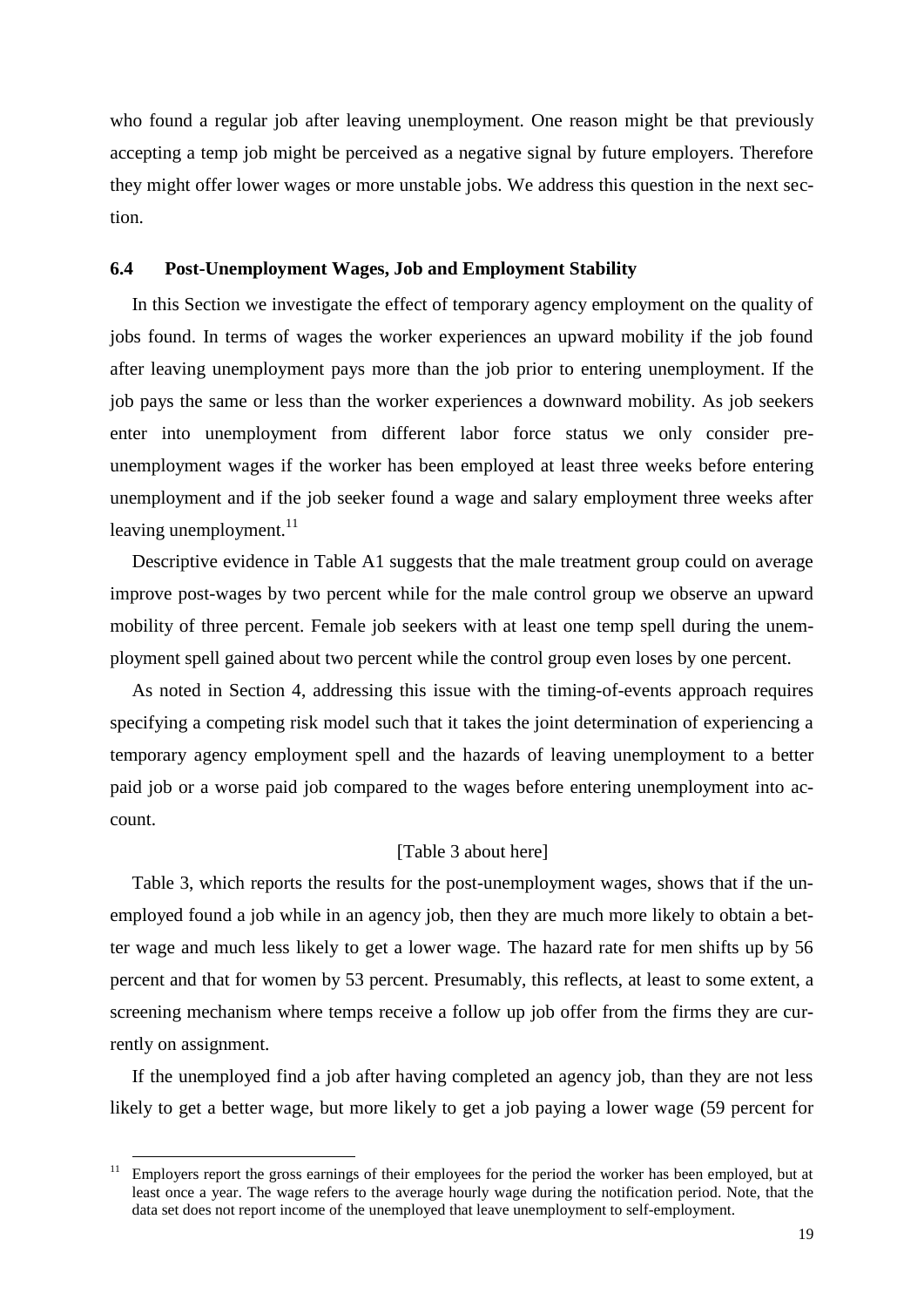men and 45 percent for women) compared to those who did not hold a temp job. The upward shift of the hazard rate into worse paid jobs after the worker has left the agency job suggests that treated job seekers are becoming less selective in terms of the jobs accepted compared to the pre-unemployment job. There may be two reasons for this result: First, the reservation wages might decrease if the treated do not receive immediately a job offer by the client firm. A second interpretation may be that, leaving an agency job unsuccessful may signal a low productivity of the worker. Therefore, future employers offer only jobs with lower wages than other workers would receive.

Combining these results with the fact that there is strong negative duration dependence in the transition into jobs paying lower wages and virtually no duration dependence into jobs paying better wages, the evidence reported suggests that the treated are more likely to get jobs paying better wages than the non-treated.

In a final step we analyze the causal effect of having a temporary agency employment spell during the unemployment spell on the subsequent employment duration. First, as a short-term indicator, we use the job stability of the subsequent job immediately after leaving unemployment. As the post-unemployment wages, this variable again may be taken as an indication on whether the match quality in the next job improves.

As a long-term outcome we use, second, the employment stability measuring the number of weeks being employed after leaving unemployment, defined as the number of weeks a person has been employed without interruption after leaving successful unemployment. In this case workers are allowed to switch jobs. The employment career is considered as uninterrupted as long as there are no gaps lasting longer than three weeks. The reason for this decision is that there may be reporting gaps if a worker ends or starts a new job in the middle of the week. Moreover, the data show that reporting gaps increase during the summer vacation period. The likely reason is that workers with job changes during the summer often have a period of vacation before they start a new job which typically last three weeks.

## [Table 4 about here]

Table 4 reports results from a set of models where the basic model is extended with either subsequent employment or job duration. The results show that having had a temp job during unemployment has only negligible impacts on subsequent employment and job stability. Only the coefficient for the employment stability of female unemployed is slightly significant at the ten percent level. However, women who find a job while being in treatment have longer job and employment durations. This picture confirms the results of the post-unemployment wages. The reason may be that client firms often use temporary agency employment as a screen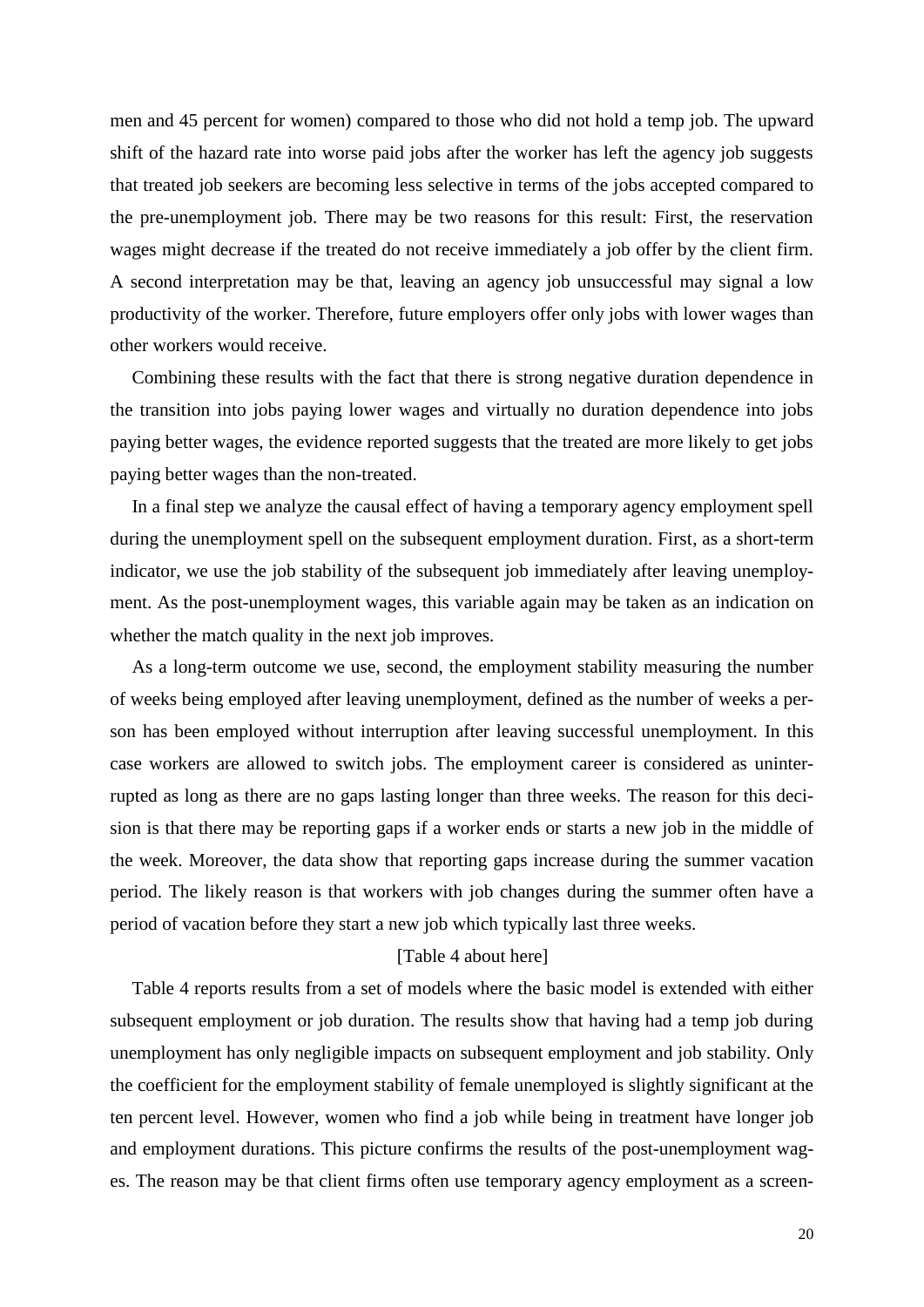ing device. If the temp worker proves to be productive, than the client firm may hire the former agency worker directly. As the client firm already knows the true productivity of the workers theory would predict that the worker-job match is of higher quality and, consequently, subsequent job-duration should be longer for those who received a job offer directly after or during the assignment.

To sum up, for those who find a job while being in treatment can not only increase their post-wages but some experience also longer post-unemployment job and employment durations, that is, temp jobs if anything improve subsequent job quality.

#### **6.5. Robustness Checks**

As a first robustness check we run our basic analysis on the full sample, excluding only workers which were parallel assigned into education. As Table 5 shows, exclusion of nurses and top manager in the baseline model does not fundamentally affect our results. The lock-in effect becomes now significant and the hazard rate shifts up. As described in Section 3 this result is somewhat expected because of the peculiar role the temporary help service industry has in the health sector in Denmark.

## [Table 5 about here]

As defined in Section 5 the destination non-temp employment is defined as being either employed or self-employed. One might argue that self-employment (out of unemployment) might be often as precarious as temporary agency jobs. We therefore estimated the model defining the destination only as salary or wage employed. This produced results nearly identical to those reported in Table 1.

About 26 percent of the treatment group and 2 percent of the control group were employed as temp workers before they entered into unemployment. Since the implemented model cannot deal with selection at time zero, we further excluded as a third robustness check the unemployment spells from the sample starting with a temporary agency spell. Model 3 in Table 5 reveals that agency employment speeds up the transition into regular employment while being in treatment while for those having received treatment agency employment seems no longer be a bridge into regular employment. We believe that this may be again support the screening hypothesis. Agency employment might only be a stepping stone if the employer uses temp employment as a screening device.

## **7. Conclusion**

The rapid growth of temporary agency employment in Denmark has led to doubts as to whether temporary agency employment is a desirable way of increasing labor market flex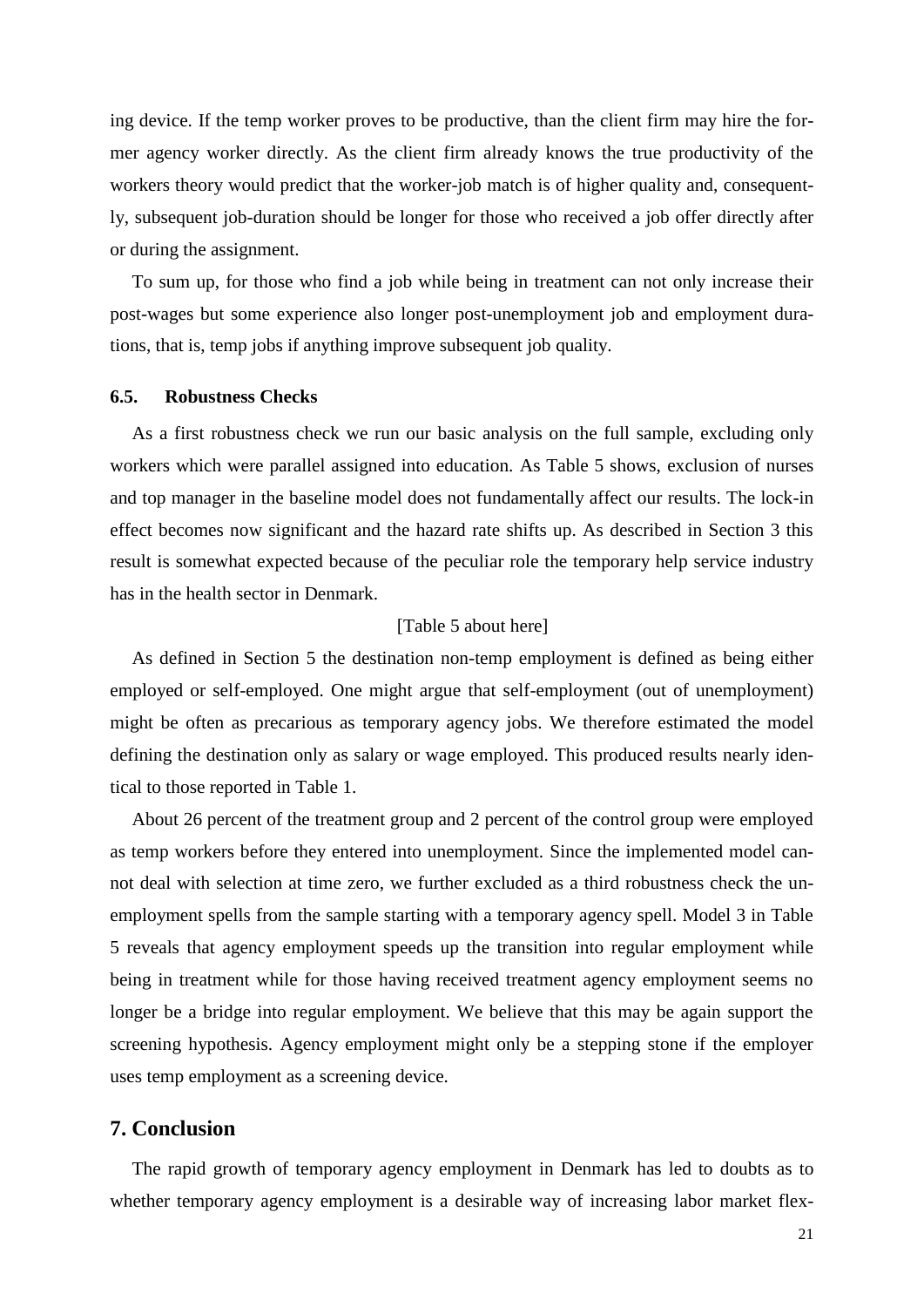ibility, as employment protection in Denmark is already low and flexibility is high. This holds the more as agency jobs do provide less social and employment benefits than other jobs do. Nevertheless, temporary agency work might have potential as a means of integrating workers who would otherwise have problems finding employment on their own. On the other hand there might be a risk that they are dead-end jobs. Answering this question for workers who enter agency employment after a period of unemployment is of special interest, as this group might be most vulnerable with respect to their future employment career.

We used the timing-of-events model to estimate causal effects of temporary agency employment by taking selection based on observed and unobserved heterogeneity into account. First of all, it seems that there is some selectivity present. Moreover, we do not find any evidence for a lock-in effect. On the contrary: estimating heterogeneous effects reveals that for some labor market groups agency employment even speeds up the transition out of unemployment benefits. In addition, we find a positive post-treatment effect of having experienced at least one temporary agency spell during the unemployment spell across individuals. The labor market groups which benefits most from temporary agency employment are nonwestern and  $2<sup>nd</sup>$  generation western and non-western immigrants. In addition, young unemployed aged 25 to 35 and unemployed with low education and no employment experience during the past three years also gain by accepting an agency job. It seems that they are able to develop their work experience, to enlarge their professional network, to signal their motivation, and ultimately improve their labor market career prospects.

Even if temporary agency employment may be a bridge to regular employment it is crucial to know what happens to the quality of a job match once a worker left unemployment. Does temporary agency employment harm the quality of the accepted jobs after unemployment in terms of reduced earnings and job stability? Research evidence on this question is of high policy relevance and entirely missing for Continental European countries. A worsening of post-unemployment job quality would be a reason to be cautious fostering temporary agency employment. This paper is the first study that empirically contributes to this issue. Our results suggest that unemployed not only gain in terms of employment probability; women being in treatment tend to enjoy longer job and employment and stability compared to the control group. Moreover, they may even improve their earnings for those being in treatment compared to the job before entering unemployment. Latter results may be an indication that the screening of workers may play an important role for employers who demand agency workers.

As temporary agency employment has features of an instrument of ALMP the question naturally arises whether the public employment office should consider utilizing temporary help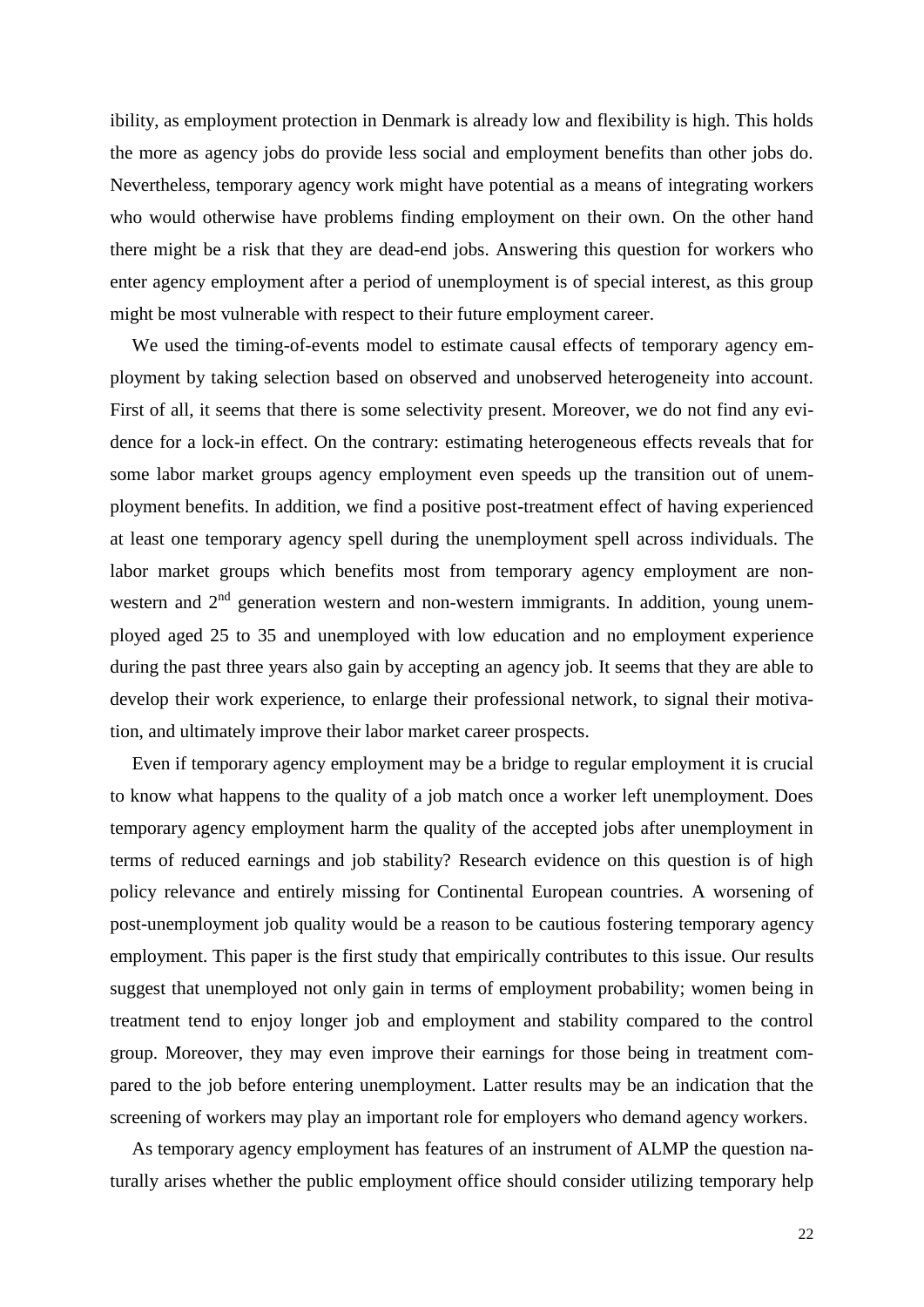services more often as part of their overall job placement strategies. Denmark is spending about 2 percent of the GDP on ALMP (OECD 2009). Despite these tremendous expenses, evaluation studies generally find that the effects of most programs are modest and sometimes even negative (e.g. Card et al. 2009). In Denmark mainly activation policies which involve some real working experience for unemployed workers seem to be effective (see e.g. Rosholm & Svarer (2008) and Jespersen et al. (2008)) but have often remarkable lock-in effects. This may be a consequence of the fact that these instruments prolong benefit periods and discourage workers from searching for a regular job while in activation. Our findings suggest that temporary agency employment may be worth for consideration as instrument of active labor market policy as it also speeds up the exit from unemployment for some groups. In addition, this would offer considerable scope for cost savings since actively involving temporary work agencies into the placement strategy of the public employment service comes nearly without costs.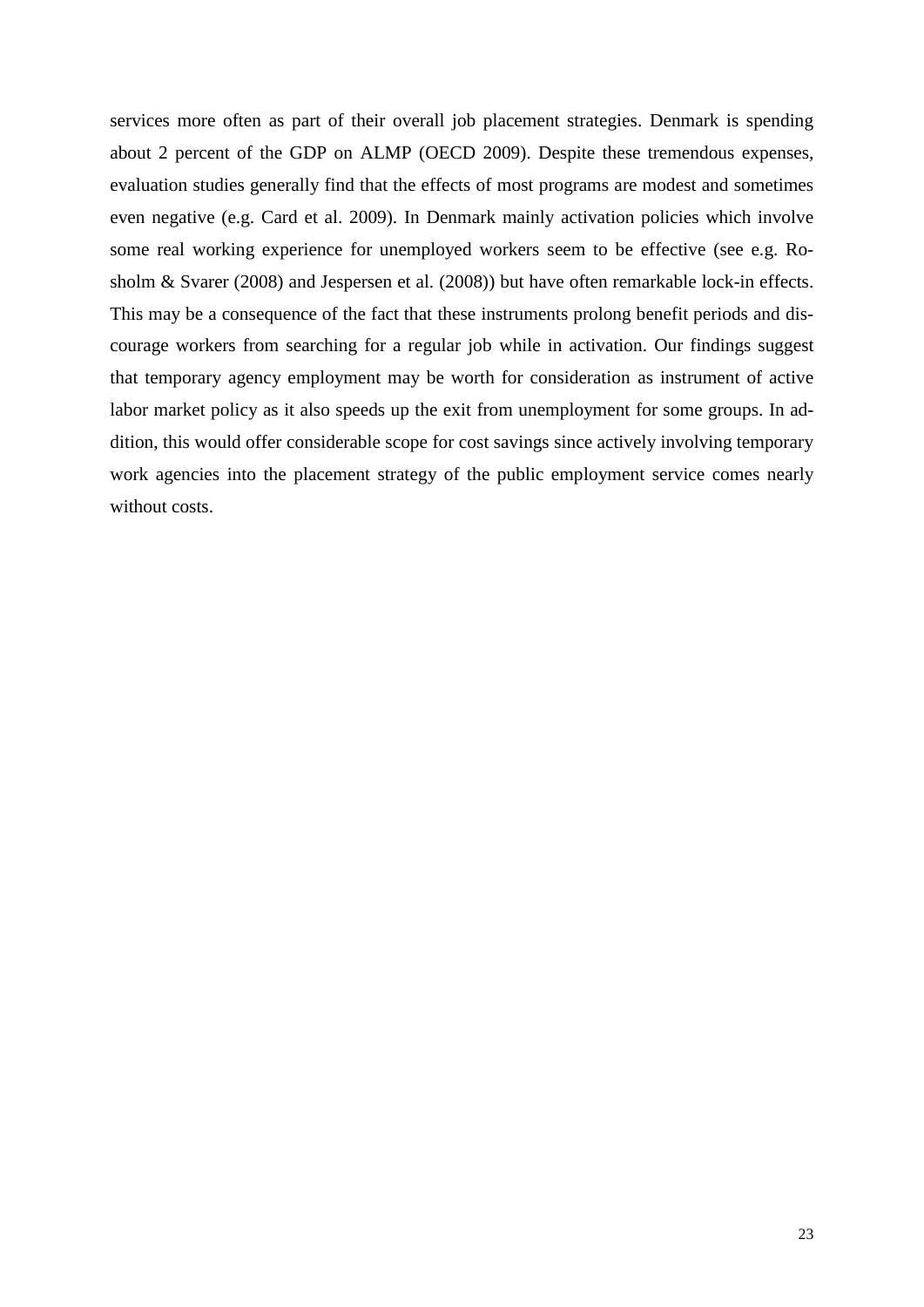## **References**

- Abbring, J.; Van den Berg, G. (2003), "The Nonparametric Identification of Treatment Effects in Duration Models," *Econometrica* 71(5), 1491-1517.
- Amuedo-Dorantes, C.; Malo, M.; Muñoz-Bullón, F. (2008), "The Role of Temporary Help Agency Employment on Temp-to-Perm Transitions," *Journal of Labor Research* 29(2), 138–161.
- Andersson, F., Holzer, H. Lane, J., (2005). *Moving Up or Moving On: Workers, Firms and Advancement in the Low-Wage Labor Market*, New York: Russell Sage Foundation.
- Andersson, F., Holzer H., Lane J. (2009), "Temporary Help Agencies and the Advancement Prospects of Low Earners." In David Autor, ed., *Studies in Labor Market Intermediation*, Chicago: The University of Chicago Press, 373-398.
- Andersen, S. (2007), "Vikarer mellem fleksibilitet og sikkerhed," *Tidsskrift for ARBEJDSliv*, 9 (4), 63-78.
- Antoni, M.; Jahn; E. (2009), "Do Changes in Regulation Affect Employment Duration in Temporary Work Agencies?" *Industrial and Labor Relations Review* 62(2), 226 - 251.
- Arrowsmith, J. (2008), "Temporary agency work and collective bargaining in the EU", European Foundation for the Improvement of Living and Working Conditions, Luxembourg.
- Autor, D. (2009), "The Economics of Labor Market Intermediation: An Analytic Framework," In David Autor, ed., *Studies in Labor Market Intermediation*, Chicago: The University of Chicago Press, 1-23.
- Autor, D.; Houseman, S. (2002), "The Role of Temporary Employment Agencies in Welfare to Work: Part of the Problem or Part of the Solution?" *Focus* 22(1), 63-70.

(2006), "Temporary Agency Employment as a Way out of Poverty?." In Rebecca Blank, Sheldon Danziger and Robert Schoeni, eds., *Working but Poor: How Economic and Policy Changes are Affecting Low-Wage Workers*, New York: Russell Sage.

(2005), "Do Temporary Help Jobs Improve Labor Market Outcomes for Low-Skilled Workers? Evidence from Random Assignments," NBER Working Paper No. 11743.

- Brinch, C. (2007), "Nonparametric Identification of the Mixed Hazards Model with Time-Varying Covariates", Econometric Theory, 23, 349-354.
- Card, D.; J. Kluve; A. Weber (2009), "Active Labor Market Policy Evaluations: A Meta-Analysis" IZA Discussion Paper No. 4002, Bonn
- Cockx, B.; Picchio, M. (2009), "Are Short-Lived Jobs Stepping Stones to Long-Lasting Jobs?," IZA Discussion Paper No. 4007, Bonn.
- De Graaf-Zijl, M.; Van den Berg, G.; Hemya, A. (2010), "Stepping Stones for the Unemployed: The Effect of Temporary Jobs on the Duration until Regular Work", *Journal of Population Economics*, forthcoming.
- Gagliarducci, S. (2005), "The dynamics of repeated temporary jobs", *Labour Economics,* 12, 429-448.
- Gaure, S.; Roed, K.; Thang, T. (2007), "Time and causality: A Monte Carlo assessment of the timing of Events Approach," *Journal of Econometrics* 141(2), 1159-1195.
- García-Pérez, J.; Muñoz-Bullón, F. (2005), Are Temporary Help Agencies Changing Mobility Patterns in the Spanish Labour Market?" *Spanish Economic Review* 7 (1), 43-65.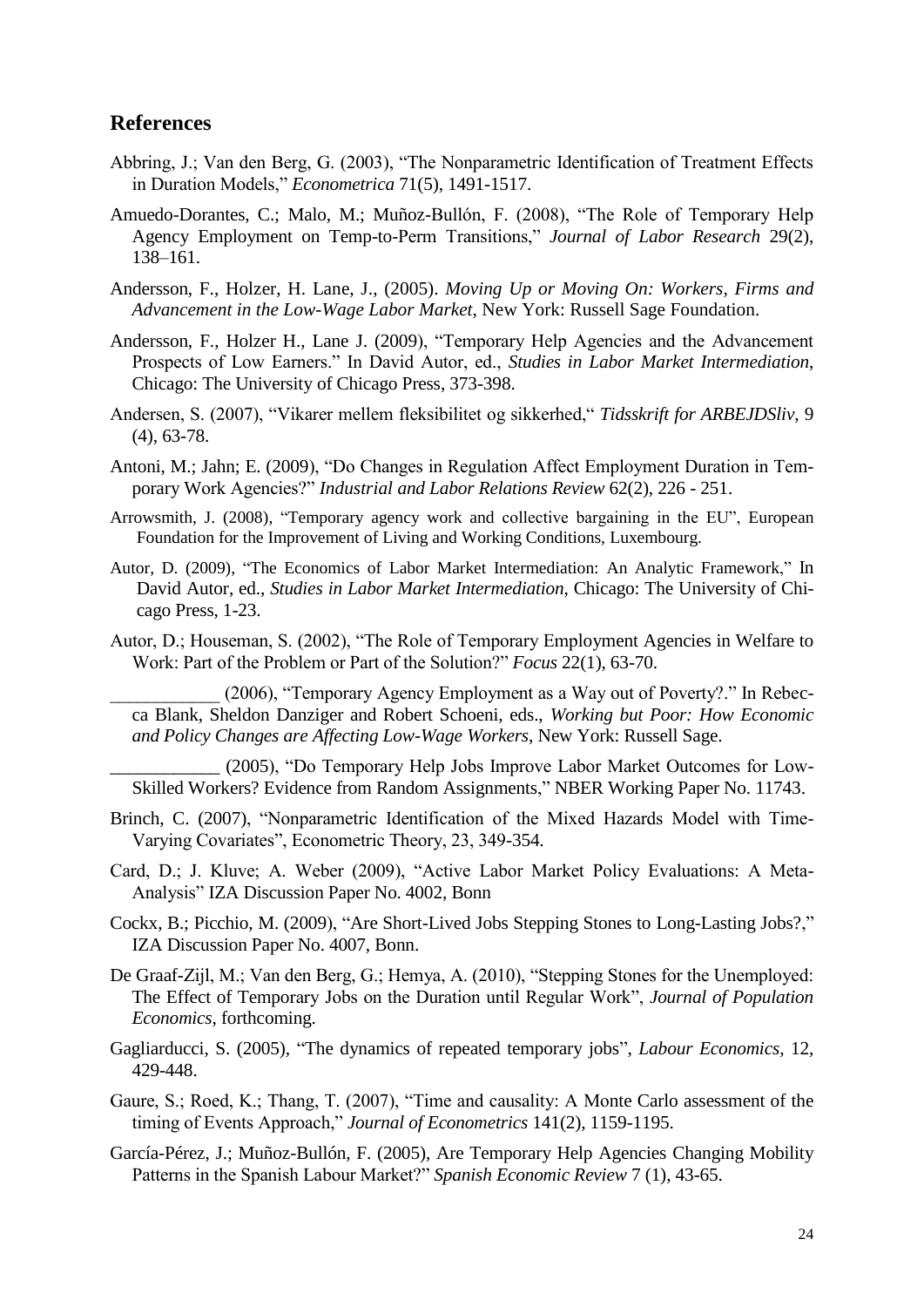- Göbel, Ch.; Verhofstadt, E. (2008), "Is Temporary Employment a Stepping Stone for Unemployed School Leavers?" ZEW Discussion Paper No. 08-093, Mannheim.
- Hamersma, S.; Heinrich, C. (2008), "Temporary Help Service Firms' Use of Employer Tax Credits: Implications for Disadvantaged Workers" Labor Market Outcomes," Institute for Research on Poverty, Discussion paper 1335-08, Wisconsin.
- Heckman, J.; LaLonde, R.; Smith, J. (1999), "The Economics and Econometrics of Active Labor Market Programs," in Handbook of Labor Economics, Vol: III, ed. by Ashenfelder, O.; Card, D., 1865-2097, Amsterdam.
- Heckmann, J.; Singer, B. (1999), "A Method for Minimizing the Impact of Distributional Assumptions in Econometric Models for Duration Data", Econometrica, 52(2), 271-320.
- Heinrich, C.; Mueser, P.; Troske, K. (2005): "Welfare to Temporary Work: Implications for Labor Market Outcomes," *Review of Economics and Statistics* 87(1), 154-173.
	- \_\_\_\_\_\_\_\_\_\_\_\_ (2009), "The Role of Temporary Help Employment in Low-wage Worker Advancement." In David Autor, ed., *Studies in Labor Market Intermediation*, Chicago: The University of Chicago Press, 399-436.
- Houseman, S; Kalleberg, A.; Erickcek, G. (2003), "The Role of Temporary Agency Employment in Tight Labor Markets," *Industrial and Labor Relations Review* 57(1), 105-127.
- Ichino, A.; Mealli, F; Nannicini, T. (2008), "From Temporary Help Jobs to Permanent Employment: What can we learn from matching estimators and their sensitivity? *Journal of Applied Econometrics*, 23, 305-327.
- Kudsk-Iversen, S; Andersen, S. (2006), I krydsfeltet mellem fleksibilitet og sikkerhed, Faos Discussion paper 071, Copenhagen, http://faos.sociology.ku.dk/dokum/fnotat71.pdf.
- Jahn, E. (2010a), Reassessing the wage penalty for temporary agency workers in Germany, *Journal of Economics and Statistics*, forthcoming.
- Jahn, E. (2010b), The structure of the temp wages in tight labor markets, mimeo.
- Jahn, E.; Ochel, W. (2007), "Contracting-Out Temporary Help Services in Germany," *Journal of European Social Policy* 17(2), 125-138.
- Jensen, M.; Svarer, M.; Rosholm, M. (2003), "The Response of Youth Unemployment to Benefits, Incentives, and Sanctions," *European Journal of Political Economy* 19, 301-316.
- Jespersen, S., Munch, J.; Skipper, L. (2008), "Costs and benefits of Danish active labour market programmes," *Labour Economics*, Vol 15, 859-884.
- Katz, L.; Krueger, A. (1999), "The High-Pressure U.S. Labor Market of the 1990s," *Brookings Papers on Economic Activity* 1, 1–65.
- Kvasnicka, M. (2009), "Does Temporary Agency Work Provide a Stepping Stone to Regular Employment?" In David Autor, ed., *Studies of Labor Market Intermediation*, Chicago: The University of Chicago Press, 335-372.
- Kyyrä T.; Parrotta, P.; Rosholm, M. (2009), ["The effect of receiving supplementary UI benefits](http://ideas.repec.org/p/fer/wpaper/1.html)  [on unemployment duration,](http://ideas.repec.org/p/fer/wpaper/1.html)" [IZA Discussion Papers](http://ideas.repec.org/s/iza/izadps.html) 3920, Bonn.
- Lane, J.; Mikelson, K.; Sharkey, P.; Wissoker, D. (2003), "Pathways to Work for Low-Income Workers: The Effect of Work in the Temporary Help Industry," *Journal of Policy Analysis and Management* 22(4), 581-598.
- Malo, M.; Muñoz-Bullón, F. (2008), "Temporary help agencies and participation histories in the labour market: a sequence-oriented approach" *Estadística Española* 50(167), 25- 65.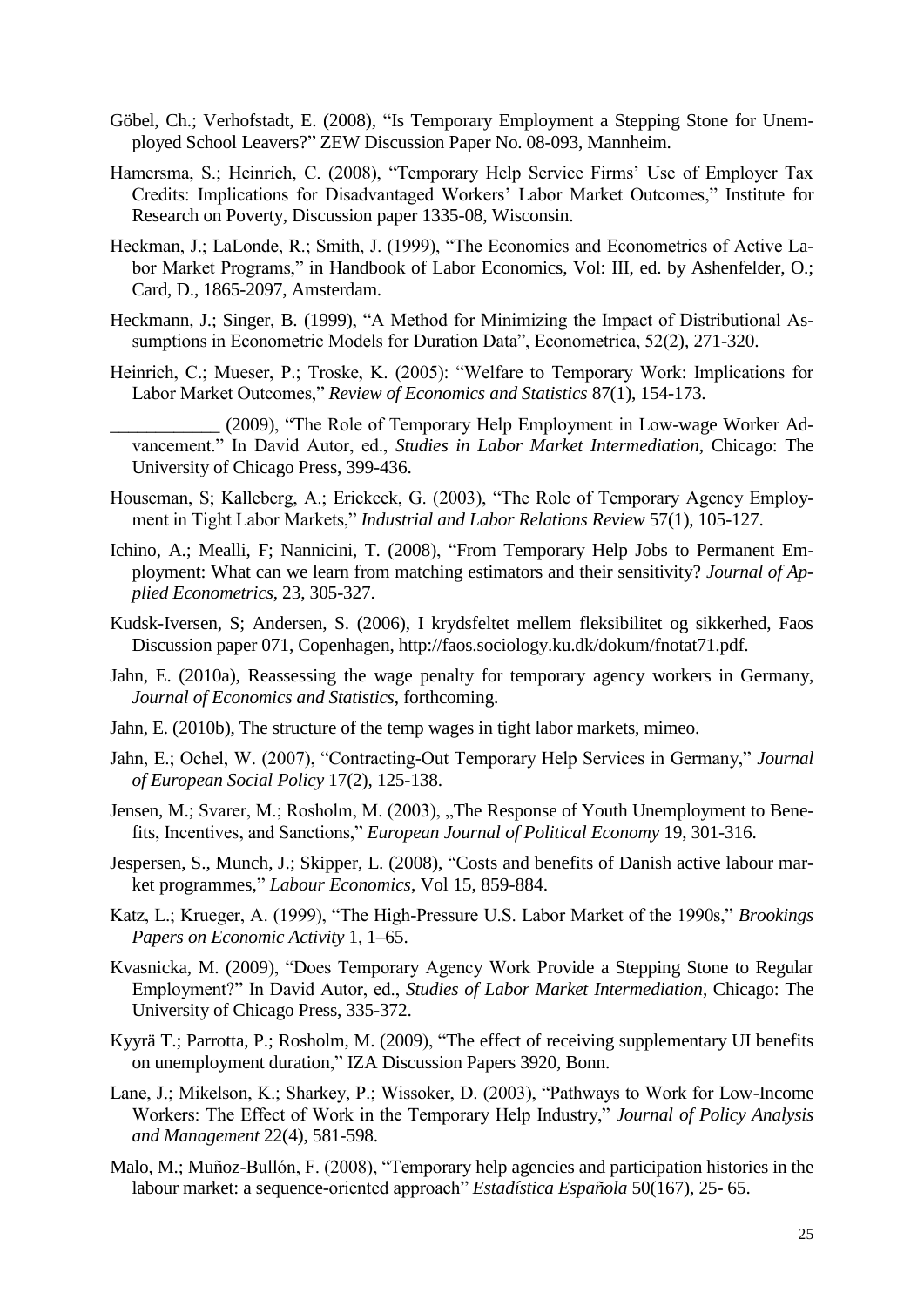- Mølgaard, J. and Hansen, L. (2008), "Vikarbeskæftigelsen fortsætter opad", Arbejderbevægelsens Erhvervsråd, København, www.ae.dk/analyse/vikarbeskaeftigelsen-fortsaetter-opad.
- OECD (2009), Employment Outlook, Paris.
- Oxford Research (2003), "Nemme at hyre, nemme at fyre undersøgelse af arbejdsforhold for vikarer i HK", Oxford Research, Copenhagen, 2003.
- Pedersen, H.; Stener, H.; Claus, B.; Mahler, S. (2003), "Temporary Agency work in the European Union (report), European Foundation for the Improvement of Living and Working Conditions, Dublin, http://www.fr.eurofound.eu.int/pubdocs/2004/104/en/1/ef04104en.pdf.
- Rosholm, M.; Svarer, M. (2008), Estimating the Threat Effect of Active Labour Market Programmes. *Scandinavian Journal of Economics* 110, 385-401.
- Statistics Denmark (2009), Produktstatistik for vikarbureauer og anden personaleformidling 2007, København, http://www.dst.dk/pukora/epub/Nyt/2009/NR092.pdf.
- Segal, L.; Sullivan, D. (1997), "The Growth of Temporary Services Work," *Journal of Economic Perspectives*, 11, 117-136.
- Windelin, M.; Hansen L. (2007), Kraftigt stigende tendens til at bruge vikarer, Arbejderbevægelsens Erhvervsråd, http://www.ae.dk/analyse/kraftigt-stigende-tendens-tilbruge-vikarer, København.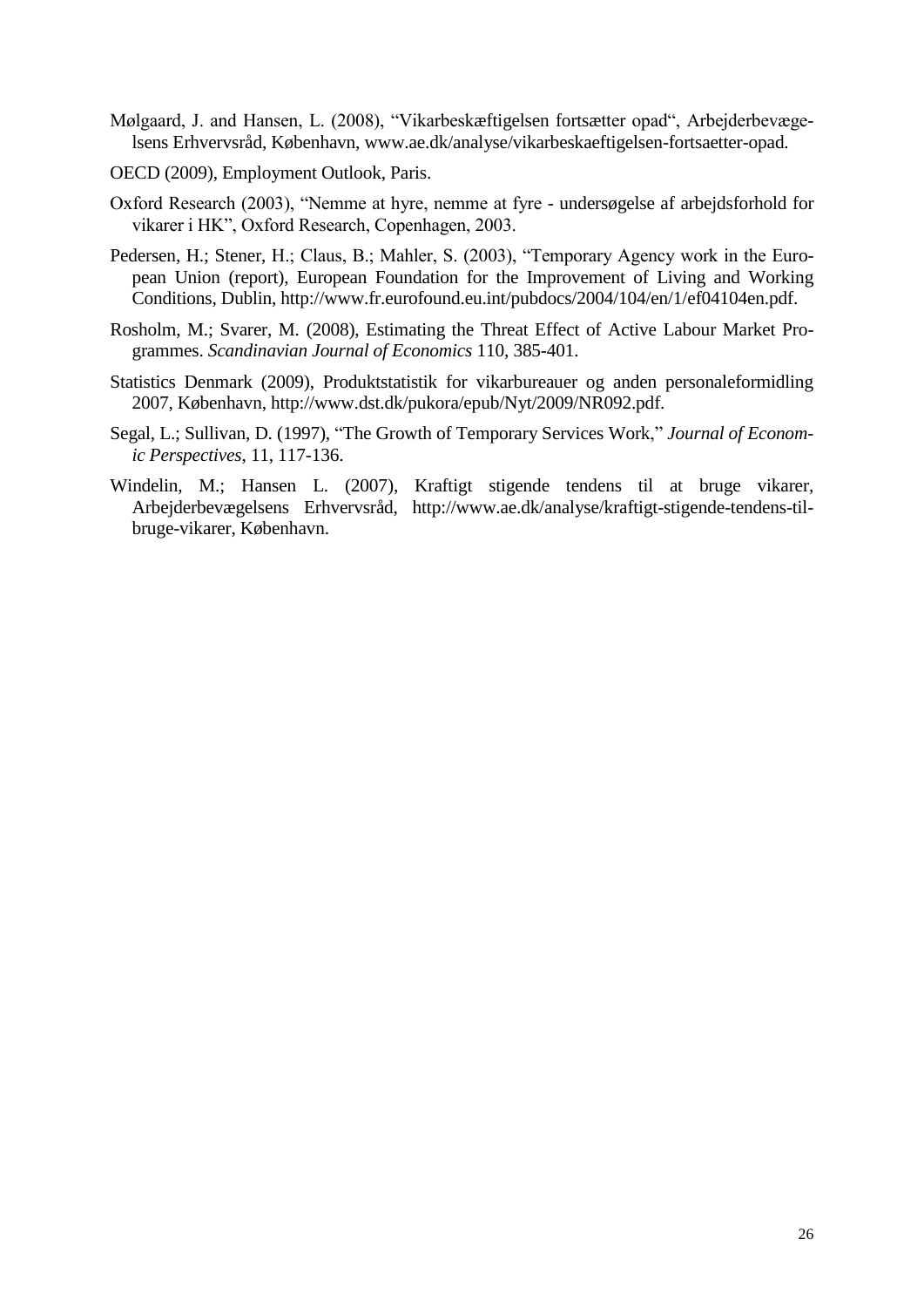# **Tables and Figures**



**Fig 1: Smoothed Kaplan Meier hazard rates out of unemployment to employment and temp jobs**

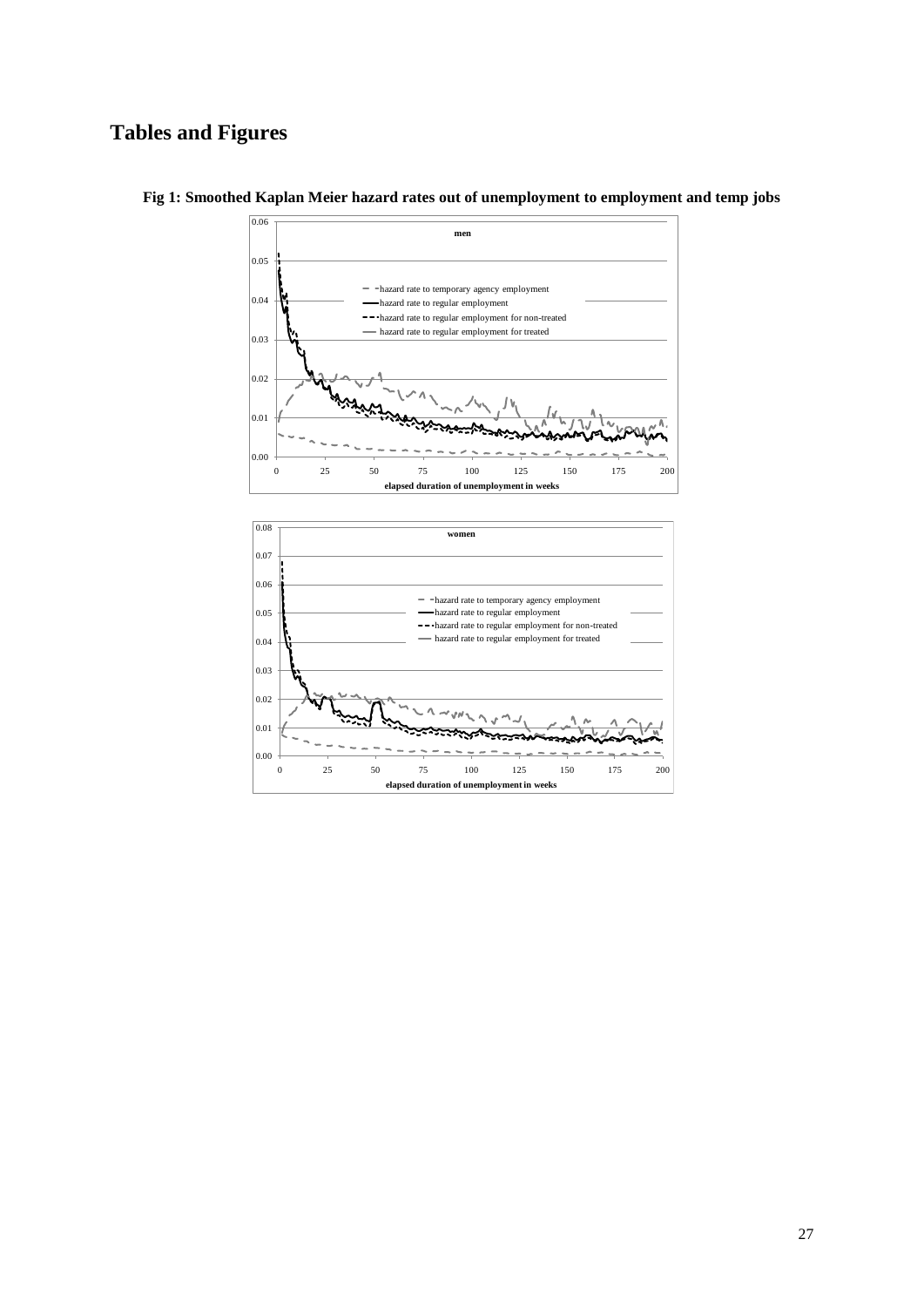|                         |                   | Men      |               |          |                 | Women    |               |          |                 |
|-------------------------|-------------------|----------|---------------|----------|-----------------|----------|---------------|----------|-----------------|
|                         |                   |          | sel. equation |          | hazard to empl. |          | sel. equation |          | hazard to empl. |
|                         |                   | coeff.   | se            | coeff.   | es              | coeff.   | se            | coeff    | se              |
| <b>Baseline hazard</b>  | $0 - 4$           | -5.449   | (0.173)       | $-1.791$ | (0.082)         | $-5.032$ | (0.163)       | $-1.708$ | (0.054)         |
| (weeks)                 | $4 - 8$           | $-5.212$ | (0.175)       | $-1.706$ | (0.082)         | $-4.908$ | (0.164)       | $-1.922$ | (0.054)         |
|                         | $8 - 12$          | $-5.157$ | (0.176)       | $-1.816$ | (0.083)         | $-4.847$ | (0.164)       | $-2.126$ | (0.055)         |
|                         | $12 - 16$         | $-5.082$ | (0.177)       | $-1.802$ | (0.083)         | $-4.852$ | (0.165)       | $-2.081$ | (0.055)         |
|                         | $16 - 20$         | $-5.199$ | (0.178)       | $-1.921$ | (0.084)         | $-4.971$ | (0.167)       | $-2.265$ | (0.056)         |
|                         | $20 - 25$         | $-5.317$ | (0.179)       | $-2.015$ | (0.084)         | $-4.971$ | (0.166)       | $-2.341$ | (0.056)         |
|                         | $25 - 35$         | $-5.257$ | (0.179)       | $-2.031$ | (0.084)         | $-4.985$ | (0.167)       | $-2.198$ | (0.055)         |
|                         | $35 - 52$         | $-5.428$ | (0.179)       | $-2.172$ | (0.084)         | $-5.102$ | (0.167)       | $-2.373$ | (0.055)         |
|                         | 52-78             | $-5.676$ | (0.181)       | $-2.271$ | (0.084)         | $-5.310$ | (0.168)       | $-2.437$ | (0.056)         |
|                         | 78-104            | $-5.771$ | (0.186)       | $-2.390$ | (0.086)         | $-5.554$ | (0.174)       | $-2.537$ | (0.058)         |
|                         | 104-156           | $-6.139$ | (0.192)       | $-2.549$ | (0.087)         | $-5.766$ | (0.177)       | $-2.663$ | (0.059)         |
|                         | $-156$            | $-6.254$ | (0.198)       | $-2.662$ | (0.089)         | $-5.993$ | (0.185)       | $-2.788$ | (0.061)         |
| Age (ref: 25-34)        | less than 20      | 0.477    | (0.063)       | 0.207    | (0.030)         | 0.165    | (0.083)       | 0.169    | (0.038)         |
|                         | 20-24             | 0.425    | (0.030)       | 0.252    | (0.012)         | 0.265    | (0.033)       | 0.200    | (0.014)         |
|                         | 35-44             | $-0.004$ | (0.029)       | $-0.084$ | (0.011)         | $-0.021$ | (0.026)       | $-0.064$ | (0.011)         |
|                         | above 44          | $-0.108$ | (0.033)       | $-0.255$ | (0.013)         | $-0.141$ | (0.028)       | $-0.165$ | (0.012)         |
| <b>Family status</b>    | Single            | 0.022    | (0.030)       | $-0.062$ | (0.011)         | 0.038    | (0.023)       | $-0.033$ | (0.010)         |
|                         | Working partner   | 0.201    | (0.026)       | 0.145    | (0.010)         | 0.082    | (0.021)       | 0.094    | (0.008)         |
|                         | Child in hh       | $-0.038$ | (0.043)       | 0.135    | (0.015)         | $-0.107$ | (0.029)       | 0.045    | (0.011)         |
|                         | Child $<$ 7 in hh | $-0.050$ | (0.048)       | $-0.119$ | (0.016)         | $-0.253$ | (0.032)       | $-0.105$ | (0.012)         |
| <b>Nationality</b>      | 1st gen. west     | 0.026    | (0.065)       | $-0.089$ | (0.029)         | $-0.070$ | (0.063)       | $-0.117$ | (0.032)         |
| (ref: natives)          | 2nd gen. west     | 0.060    | (0.172)       | $-0.076$ | (0.071)         | $-0.109$ | (0.164)       | 0.077    | (0.081)         |
|                         | 1st gen. non west | $-0.381$ | (0.048)       | $-0.248$ | (0.021)         | $-0.661$ | (0.065)       | $-0.287$ | (0.026)         |
|                         | 2nd gen non west  | $-0.317$ | (0.119)       | $-0.082$ | (0.056)         | $-0.574$ | (0.138)       | $-0.258$ | (0.070)         |
| <b>Education</b>        | Voc. training     | 0.191    | (0.026)       | 0.152    | (0.011)         | 0.191    | (0.023)       | 0.093    | (0.010)         |
| (ref: low)              | Short academic    | 0.399    | (0.053)       | 0.159    | (0.023)         | 0.309    | (0.039)       | 0.127    | (0.020)         |
|                         | Bachelor          | 0.140    | (0.065)       | 0.250    | (0.027)         | 0.016    | (0.042)       | 0.246    | (0.018)         |
|                         | Master            | $-0.175$ | (0.108)       | 0.119    | (0.041)         | $-0.130$ | (0.072)       | 0.226    | (0.035)         |
| Empl. dur. (weeks)      |                   | 0.218    | (0.043)       | 0.142    | (0.016)         | 0.367    | (0.039)       | $-0.188$ | (0.014)         |
| Capital                 |                   | 0.062    | (0.028)       | $-0.059$ | (0.012)         | 0.132    | (0.023)       | 0.008    | (0.011)         |
| <b>Treatment effect</b> | Lock-in           |          |               | $-0.015$ | (0.015)         |          |               | $-0.007$ | (0.014)         |
|                         | Post-treatment    |          |               | 0.178    | (0.022)         |          |               | 0.065    | (0.019)         |
| <b>Mean log-</b>        |                   |          |               |          |                 |          |               |          |                 |
| likelihood              |                   |          |               | $-2.706$ |                 |          |               | $-2.622$ |                 |
| ${\bf N}$               |                   |          |               | 146,987  |                 |          |               | 176,316  |                 |

**Table 1: Homogenous treatment effects**

*Notes:* Bold coefficients are statistically significant at least at the 5 percent level. In addition the model includes indicators for the year and quarter of entry into unemployment, for the number of temporary agency jobs (1, 2, 3-4, more than five), the number of regular jobs (1, 2, 3-4, more than five) during the past three years, indicators on how often the worker participated in programs of active labor market programs during the past three years(1, 2-3, more than 4), the yearly regional unemployment rate (based on 14 regions), dummy variable indicating whether the workers was previously out of the labor force, or sick, and parameters for the distribution of the unobserved characteristics.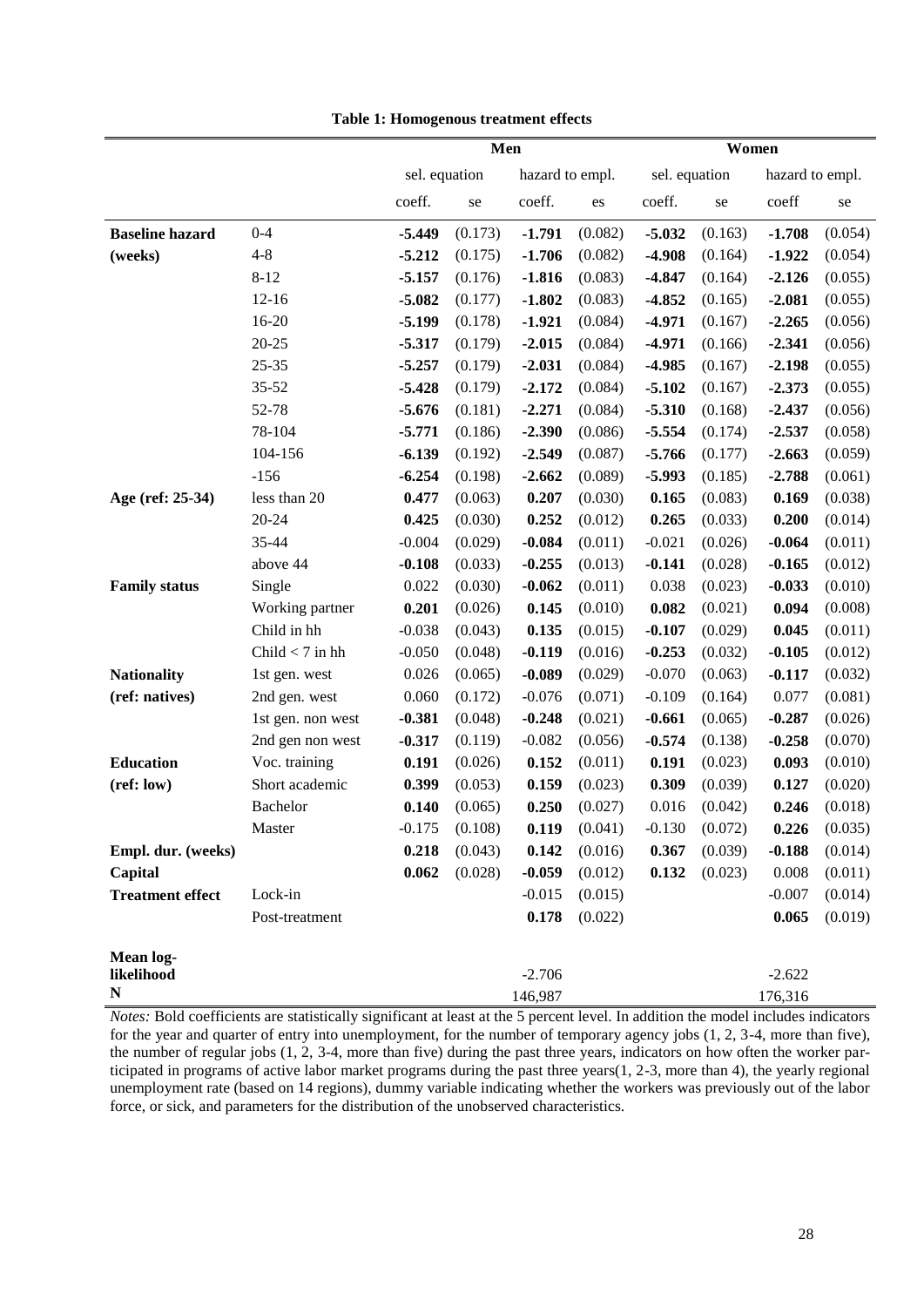|                                    | Men      |         |          |           | Women    |         |           |         |
|------------------------------------|----------|---------|----------|-----------|----------|---------|-----------|---------|
|                                    | Lock-in  |         |          | Treatment | Lock-in  |         | Treatment |         |
|                                    | coeff.   | se      | coeff.   | se        | coeff.   | se      | coeff.    | se      |
| Age                                |          |         |          |           |          |         |           |         |
| Treatment (ref: 25 <= age < 35)    | 0.016    | (0.022) | 0.215    | (0.033)   | 0.070    | (0.021) | 0.209     | (0.030) |
| Treatment* age<20                  | 0.030    | (0.114) | 0.018    | (0.167)   | 0.162    | (0.128) | $-0.382$  | (0.247) |
| Treatment* 20<=age<24              | $-0.060$ | (0.035) | 0.101    | (0.054)   | $-0.039$ | (0.051) | 0.058     | (0.057) |
| Treatment* 35 <= age < 44          | 0.005    | (0.033) | $-0.092$ | (0.050)   | $-0.051$ | (0.031) | $-0.102$  | (0.040) |
| Treatment* age>=45                 | $-0.055$ | (0.037) | $-0.171$ | (0.050)   | $-0.227$ | (0.032) | $-0.307$  | (0.038) |
| Foreigner                          |          |         |          |           |          |         |           |         |
| Treatment (ref: natives)           | $-0.025$ | (0.015) | 0.165    | (0.023)   | $-0.014$ | (0.015) | 0.057     | (0.019) |
| Treatment* west 1st                | 0.047    | (0.084) | 0.037    | (0.107)   | $-0.002$ | (0.086) | 0.192     | (0.103) |
| Treatment* west 2nd                | 0.370    | (0.130) | 0.460    | (0.207)   | 0.324    | (0.164) | 0.452     | (0.226) |
| Treatment* non west 1st            | 0.131    | (0.063) | 0.225    | (0.078)   | 0.229    | (0.452) | 0.346     | (0.112) |
| Treatment* non west 2nd            | 0.379    | (0.130) | 0.450    | (0.201)   | 0.433    | (0.172) | 0.440     | (0.237) |
| <b>Working Partner</b>             |          |         |          |           |          |         |           |         |
| Treatment (ref: no)                | 0.003    | (0.017) | 0.187    | (0.026)   | 0.020    | (0.019) | 0.076     | (0.025) |
| Treatment* yes                     | $-0.052$ | (0.027) | $-0.044$ | (0.040)   | $-0.054$ | (0.024) | $-0.019$  | (0.029) |
| <b>Education (edu)</b>             |          |         |          |           |          |         |           |         |
| Treatment (ref: low edu)           | 0.087    | (0.021) | 0.203    | (0.029)   | 0.026    | (0.022) | 0.062     | (0.027) |
| Treatment*vocational edu           | $-0.225$ | (0.027) | $-0.050$ | (0.040)   | $-0.054$ | (0.027) | 0.003     | (0.032) |
| Treatment*short academic edu       | $-0.012$ | (0.056) | $-0.002$ | (0.082)   | 0.074    | (0.044) | 0.097     | (0.055) |
| Treatment*medium academic edu      | 0.003    | (0.073) | $-0.006$ | (0.097)   | $-0.190$ | (0.048) | $-0.020$  | (0.063) |
| Treatment*long academic edu        | 0.012    | (0.128) | 0.019    | (0.171)   | 0.009    | (0.075) | 0.094     | (0.097) |
| <b>Employment Duration (weeks)</b> |          |         |          |           |          |         |           |         |
| Treatment (ref: no employment)     | $-0.048$ | (0.024) | 0.201    | (0.035)   | $-0.036$ | (0.023) | 0.075     | (0.030) |
| Treatment* $0 <$ emdur $\leq 52$ r | 0.299    | (0.046) | 0.014    | (0.059)   | 0.247    | (0.042) | 0.071     | (0.048) |
| Treatment* $52 <$ empdur $<= 104$  | 0.062    | (0.033) | $-0.036$ | (0.045)   | $-0.022$ | (0.032) | $-0.105$  | (0.038) |
| Treatment* 104 < emdur             | $-0.024$ | (0.033) | $-0.066$ | (0.055)   | 0.061    | (0.031) | 0.144     | (0.045) |

**Table 2: Heterogeneous treatment effects**

*Notes:* Bold coefficients are statistically significant at least at the 5 percent level. In addition the model includes indicators for the year and quarter of entry into unemployment, for the number of temporary agency jobs (1, 2, 3-4, more than five), the number of regular jobs (1, 2, 3-4, more than five) during the past three years, indicators on how often the worker participated in programs of active labor market programs during the past three years(1, 2-3, more than 4), the yearly regional unemployment rate (based on 14 regions), dummy variable indicating whether the workers was previously out of the labor force, or sick, and parameters for the distribution of the unobserved characteristics.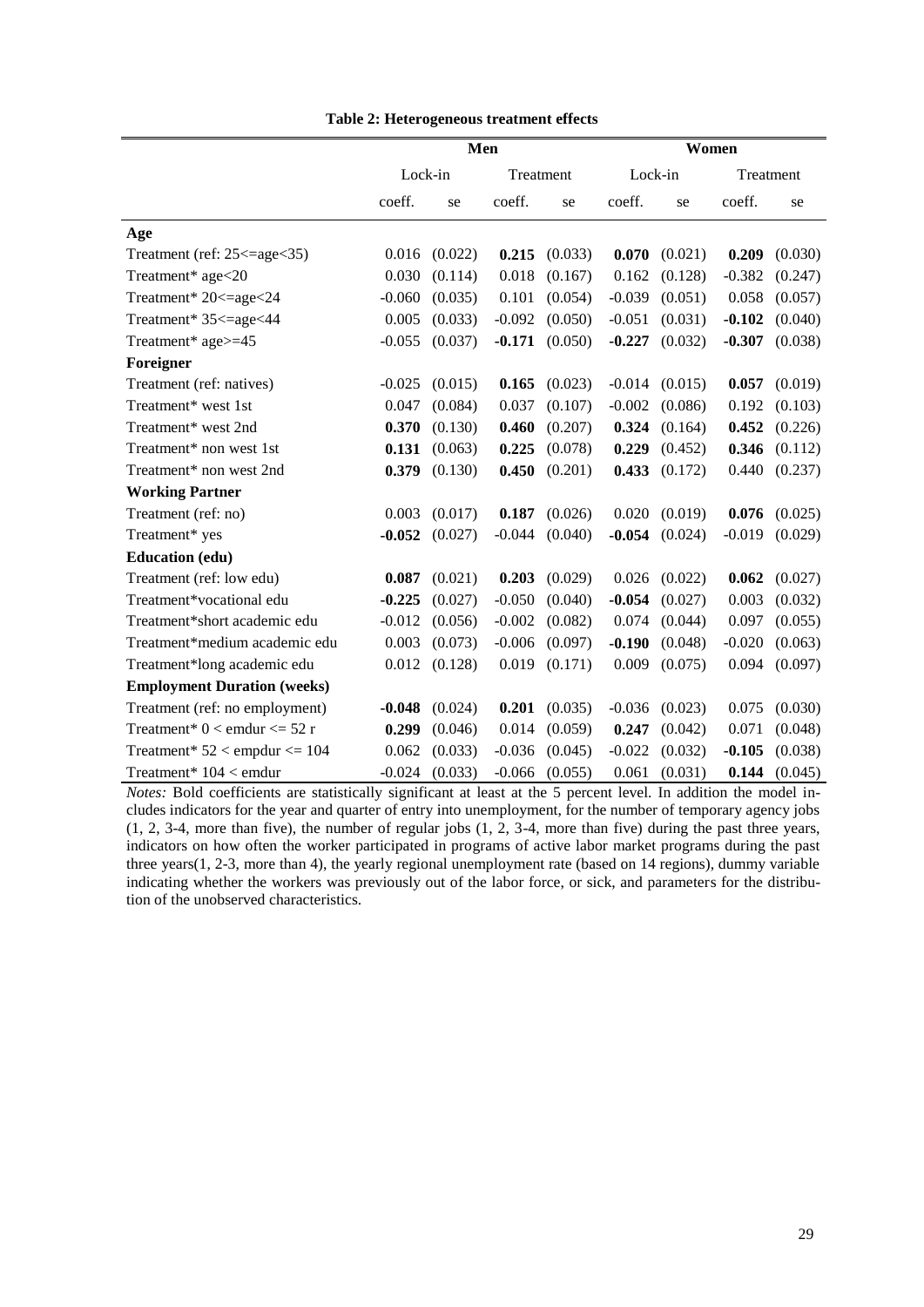|                       |          | Men     |          | Women   |  |  |  |  |
|-----------------------|----------|---------|----------|---------|--|--|--|--|
|                       | coeff.   | se      | coeff.   | se      |  |  |  |  |
| Better wages:         |          |         |          |         |  |  |  |  |
| In-treatment effect   | 0.443    | (0.022) | 0.425    | (0.021) |  |  |  |  |
| Post-treatment effect | 0.059    | (0.033) | $-0.008$ | (0.029) |  |  |  |  |
| Lower wages:          |          |         |          |         |  |  |  |  |
| In-treatment effect   | $-0.316$ | (0.025) | $-0.200$ | (0.023) |  |  |  |  |
| Post-treatment effect | 0.461    | (0.039) | 0.371    | (0.031) |  |  |  |  |
| Mean log-likelihood   | $-2.912$ |         | $-2.793$ |         |  |  |  |  |
| N                     | 146,987  |         | 176,316  |         |  |  |  |  |

#### **Table 3: Temporary agency employment and post-unemployment wages**

**(immediately after unemployment)**

*Notes:* Bold coefficients are statistically significant at least at the 5 percent level.

#### **Table 4: Temporary agency employment and job and employment stability**

|                         |          |         | <b>Employment stability</b> |         | <b>Job stability</b> |         |          |         |  |  |
|-------------------------|----------|---------|-----------------------------|---------|----------------------|---------|----------|---------|--|--|
|                         | Men      |         | Women                       |         | Men                  |         | Women    |         |  |  |
|                         | coeff.   | se      | coeff.                      | se      | coeff.               | se      | coeff.   | se      |  |  |
| Lock-in Effect          | $-0.002$ | (0.028) | $-0.052$                    | (0.025) | $-0.029$             | (0.027) | $-0.048$ | (0.024) |  |  |
| <b>Treatment Effect</b> | 0.021    | (0.042) | 0.062                       | (0.035) | $-0.013$             | (0.040) | 0.028    | (0.033) |  |  |
| Mean log-likelihood     | $-3.869$ |         | $-3.779$                    |         |                      |         |          |         |  |  |
| N                       | 146,987  |         | 176,316                     |         | 146.987              |         | 176,316  |         |  |  |

*Notes:* Bold coefficients are statistically significant at least at the 5 percent level

#### **Table 5: Robustness checks**

|                     | Model $1^{a}$ |         |          | Model $2^{b}$ | Model $3^{\circ}$ |          |  |  |  |
|---------------------|---------------|---------|----------|---------------|-------------------|----------|--|--|--|
|                     | coeff.        | se      | coeff.   | se            | coeff.            | se       |  |  |  |
| Men                 |               |         |          |               |                   |          |  |  |  |
| Lock-in             | $-0.186$      | (0.013) | $-0.004$ | (0.015)       | 0.143             | (0.017)  |  |  |  |
| Treatment           | 0.210         | (0.020) | 0.178    | (0.022)       | $-0.376$          | (0.024)  |  |  |  |
| Mass points         | 6             |         | 6        |               | 6                 |          |  |  |  |
| Mean Log-Likelihood | $-2.736$      |         | $-2.663$ |               |                   | $-2.718$ |  |  |  |
| N                   | 165,354       |         | 146,987  |               |                   | 134,667  |  |  |  |
| Women               |               |         |          |               |                   |          |  |  |  |
| Lock-in             | $-0.235$      | (0.012) | 0.010    | (0.014)       | 0.233             | (0.015)  |  |  |  |
| Treatment           | 0.080         | (0.016) | 0.078    | (0.019)       | $-0.492$          | (0.018)  |  |  |  |
| Mean log-likelihood | $-2.658$      |         | $-2.597$ |               |                   | $-2.681$ |  |  |  |
| N                   | 227,684       |         | 176,316  |               |                   | 159,999  |  |  |  |

*Notes*: <sup>a)</sup> Full data set only excluding unemployed being parallel assigned to education while working as a temp;  $\frac{b}{c}$  exit state only wage and salary employed,  $\frac{c}{c}$  excluding workers being previously unemployed; Bold coefficients are statistically significant at least at the 5 percent level.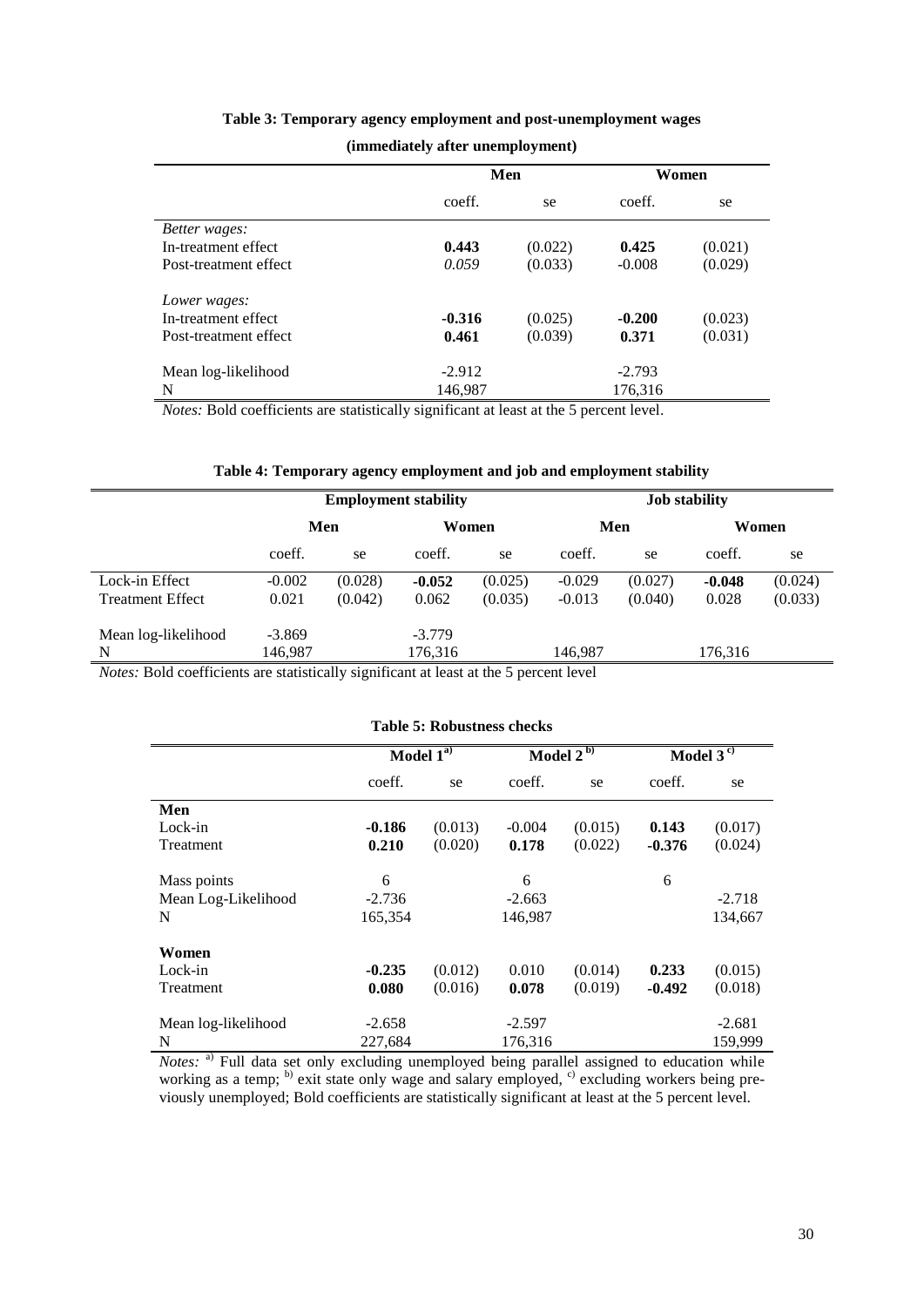# **Appendix**

**Table A1: Selected Sample Statistics**

|                                | Men      |       |          |       | Women    |       |          |       |
|--------------------------------|----------|-------|----------|-------|----------|-------|----------|-------|
|                                | Temp     |       | Non temp |       | Temp     |       | Non temp |       |
|                                | mean     | sd    | mean     |       | mean     | sd    | mean     | sd    |
| Socio-economic characteristics |          |       |          |       |          |       |          |       |
| Single                         | 0.760    | 0.427 | 0.729    | 0.445 | 0.618    | 0.486 | 0.561    | 0.496 |
| Working partner                | 0.301    | 0.459 | 0.300    | 0.458 | 0.525    | 0.499 | 0.542    | 0.498 |
| Child in household             | 0.205    | 0.403 | 0.232    | 0.422 | 0.379    | 0.485 | 0.438    | 0.496 |
| Child $<$ 7 in hh              | 0.131    | 0.337 | 0.147    | 0.354 | 0.223    | 0.416 | 0.277    | 0.447 |
| Age                            |          |       |          |       |          |       |          |       |
| Average                        | 33.4     | 10.6  | 34.4     | 11    | 36.3     | 10.6  | 37.3     | 11.2  |
| Less than 20                   | 0.032    | 0.175 | 0.031    | 0.172 | 0.013    | 0.113 | 0.018    | 0.132 |
| 20-24                          | 0.222    | 0.416 | 0.183    | 0.387 | 0.129    | 0.336 | 0.109    | 0.312 |
| 25-34                          | 0.346    | 0.476 | 0.359    | 0.480 | 0.353    | 0.478 | 0.341    | 0.474 |
| 35-44                          | 0.213    | 0.409 | 0.221    | 0.415 | 0.251    | 0.434 | 0.247    | 0.431 |
| Above 44                       | 0.188    | 0.390 | 0.206    | 0.405 | 0.253    | 0.435 | 0.284    | 0.451 |
| <b>Nationality</b>             |          |       |          |       |          |       |          |       |
| Danish                         | 0.902    | 0.298 | 0.887    | 0.316 | 0.948    | 0.223 | 0.928    | 0.259 |
| 1st gen. west                  | 0.028    | 0.165 | 0.025    | 0.157 | 0.024    | 0.152 | 0.021    | 0.143 |
| 2nd gen. west                  | 0.004    | 0.065 | 0.004    | 0.064 | 0.003    | 0.058 | 0.004    | 0.060 |
| 1st gen. non west              | 0.058    | 0.233 | 0.075    | 0.263 | 0.020    | 0.141 | 0.041    | 0.199 |
| 2nd gen non west               | 0.008    | 0.089 | 0.009    | 0.094 | 0.005    | 0.070 | 0.006    | 0.079 |
| <b>Education</b>               |          |       |          |       |          |       |          |       |
| Low                            | 0.497    | 0.500 | 0.527    | 0.499 | 0.374    | 0.484 | 0.455    | 0.498 |
| Vocational training            | 0.404    | 0.491 | 0.382    | 0.486 | 0.434    | 0.496 | 0.377    | 0.485 |
| Short academic                 | 0.055    | 0.227 | 0.040    | 0.195 | 0.089    | 0.284 | 0.059    | 0.236 |
| <b>Bachelor</b>                | 0.031    | 0.173 | 0.034    | 0.181 | 0.075    | 0.264 | 0.084    | 0.277 |
| Master                         | 0.013    | 0.114 | 0.018    | 0.133 | 0.029    | 0.167 | 0.025    | 0.157 |
| Copenhagen                     | 0.291    | 0.454 | 0.264    | 0.441 | 0.363    | 0.481 | 0.279    | 0.448 |
| Prev. LF status                |          |       |          |       |          |       |          |       |
| Employed                       | 0.363    | 0.481 | 0.494    | 0.500 | 0.374    | 0.484 | 0.530    | 0.499 |
| Temp Employd                   | 0.266    | 0.442 | 0.027    | 0.161 | 0.249    | 0.432 | 0.020    | 0.139 |
| Self-employed                  | 0.004    | 0.063 | 0.010    | 0.099 | 0.001    | 0.034 | 0.006    | 0.077 |
| Sick                           | 0.072    | 0.259 | 0.066    | 0.248 | 0.082    | 0.275 | 0.071    | 0.257 |
| Out of labor force             | 0.295    | 0.456 | 0.404    | 0.491 | 0.294    | 0.455 | 0.373    | 0.484 |
| <b>Employment history</b>      |          |       |          |       |          |       |          |       |
| Empl. dur (weeks)              | 75       | 52    | 74       | 52    | 79       | 52    | 70       | 50    |
| Avg. no. temp jobs             | 0.755    | 1.290 | 0.405    | 0.948 | 0.818    | 1.610 | 0.485    | 1.420 |
| Avg. no. almp                  | 0.585    | 1.200 | 0.596    | 1.190 | 0.538    | 1.100 | 0.632    | 1.190 |
| Avg. no. reg. jobs             | 2.870    | 2.380 | 3.300    | 3.220 | 2.610    | 2.430 | 3.930    | 4.710 |
| Med. dur. unem-spell           | 33       |       | 10       |       | 32       |       | 9        |       |
| Med. dur. temp-spell           | 6        |       |          |       | 5        |       |          |       |
| Exit to regular job            | 0.245    | 0.430 | 0.598    | 0.490 | 0.210    | 0.407 | 0.651    | 0.477 |
| <b>Employment stability</b>    | 36<br>22 |       | 25<br>11 |       | 52<br>32 |       | 14<br>7  |       |
| <b>Job stability</b>           | 129      | 132   | 122      | 123   | 122      | 135   | 121      | 147   |
| Pre-wage<br>Post-wage          | 132      | 157   | 126      | 99    | 125      | 172   | 120      | 116   |
| No of persons                  | 3,824    |       | 31,810   |       | 5,557    |       | 34,441   |       |
| No of u-spells                 | 11,224   |       | 112,205  |       | 14,249   |       | 122,994  |       |

*Notes*: Pre-wages refer to the average hourly wage in Danish kroner of the job before entering unemployment; post-wages refer the first job after leaving successful unemployment. Employment stability measures the median total number of weeks employed and job stability measures the median number of weeks employed in the first job after leaving successful unemployment.